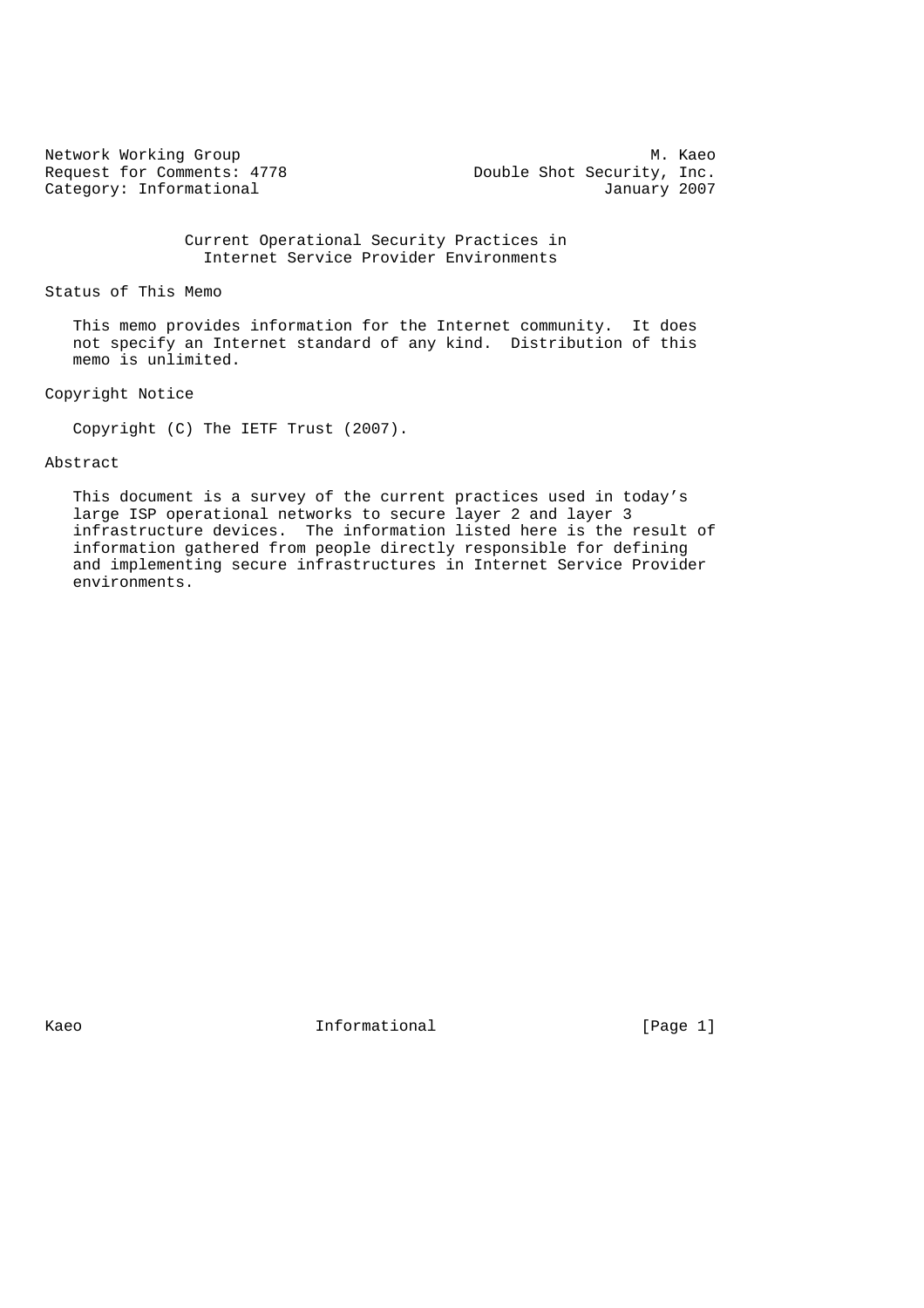## Table of Contents

| $\mathbf{1}$   |                                                      |
|----------------|------------------------------------------------------|
| 1.1.           | 2<br>Scope                                           |
| 1.2.           |                                                      |
| 1.3.           | $\overline{4}$                                       |
| 1.4.           | Operational Security Impact from Threats 5           |
| 1.5.           | 7                                                    |
|                | 2. Protected Operational Functions 8                 |
| 2.1.           | Device Physical Access 8                             |
| 2.2.           | Device Management - In-Band and Out-of-Band (OOB) 10 |
| 2.3.           |                                                      |
| 2.4.           | Routing Control Plane 18                             |
| 2.5.           | Software Upgrades and Configuration                  |
|                | Integrity/Validation 22                              |
| 2.6.           | Logging Considerations 26                            |
|                | 2.7. Filtering Considerations 29                     |
|                | 2.8. Denial-of-Service Tracking/Tracing 30           |
| 3 <sub>1</sub> | Security Considerations 32                           |
| $4$ .          |                                                      |
| $5 -$          |                                                      |
| 5 1            | Normative References 33                              |
| 5.2.           | Informational References 33                          |
|                | Appendix A. Protocol Specific Attacks 34             |
|                |                                                      |
|                | A.2. IPv4 Protocol-Based Attacks 34                  |
|                |                                                      |

## 1. Introduction

 Security practices are well understood by the network operators who have, for many years, gone through the growing pains of securing their network infrastructures. However, there does not exist a written document that enumerates these security practices. Network attacks are continually increasing and although it is not necessarily the role of an ISP to act as the Internet police, each ISP has to ensure that certain security practices are followed to ensure that their network is operationally available for their customers. This document is the result of a survey conducted to find out what current security practices are being deployed to secure network infrastructures.

## 1.1. Scope

 The scope for this survey is restricted to security practices that mitigate exposure to risks with the potential to adversely impact network availability and reliability. Securing the actual data traffic is outside the scope of the conducted survey. This document

Kaeo **Informational** Informational [Page 2]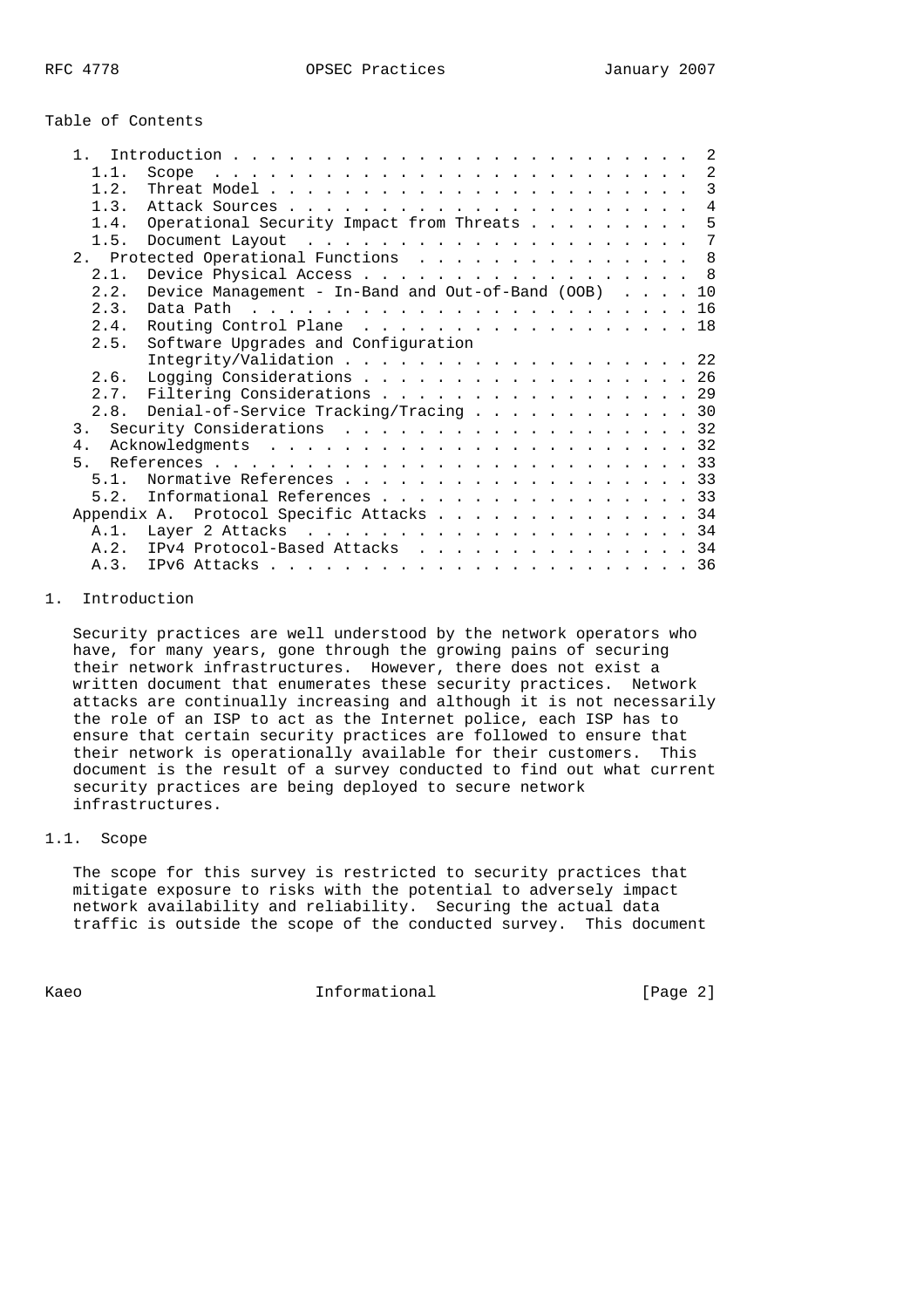focuses solely on documenting currently deployed security mechanisms for layer 2 and layer 3 network infrastructure devices. Although primarily focused on IPv4, many of the same practices can (and should) apply to IPv6 networks. Both IPv4 and IPv6 network infrastructures are taken into account in this survey.

#### 1.2. Threat Model

 A threat is a potential for a security violation, which exists when there is a circumstance, capability, action, or event that could breach security and cause harm [RFC2828]. Every operational network is subject to a multitude of threat actions, or attacks, i.e., an assault on system security that derives from an intelligent act that is a deliberate attempt to evade security services, and violate the security policy of a system [RFC2828]. Many of the threats to a network infrastructure occur from an instantiation (or combination) of the following:

 Reconnaissance: An attack whereby information is gathered to ascertain the network topology or specific device information, which can be further used to exploit known vulnerabilities

 Man-In-The-Middle: An attack where a malicious user impersonates either the sender or recipient of a communication stream while inserting, modifying, or dropping certain traffic. This type of attack also covers phishing and session hijacks.

 Protocol Vulnerability Exploitation: An attack that takes advantage of known protocol vulnerabilities due to design or implementation flaws to cause inappropriate behavior.

 Message Insertion: This can be a valid message (it could be a reply attack, which is a scenario where a message is captured and resent at a later time). A message can also be inserted with any of the fields in the message being spoofed, such as IP addresses, port numbers, header fields, or even packet content. Flooding is also part of this threat instantiation.

 Message Diversion/Deletion: An attack where legitimate messages are removed before they can reach the desired recipient, or are re-directed to a network segment that is normally not part of the data path.

 Message Modification: This is a subset of a message insertion attack where a previous message has been captured and modified before being retransmitted. The message can be captured using a man-in-the-middle attack or message diversion.

Kaeo **Informational** Informational [Page 3]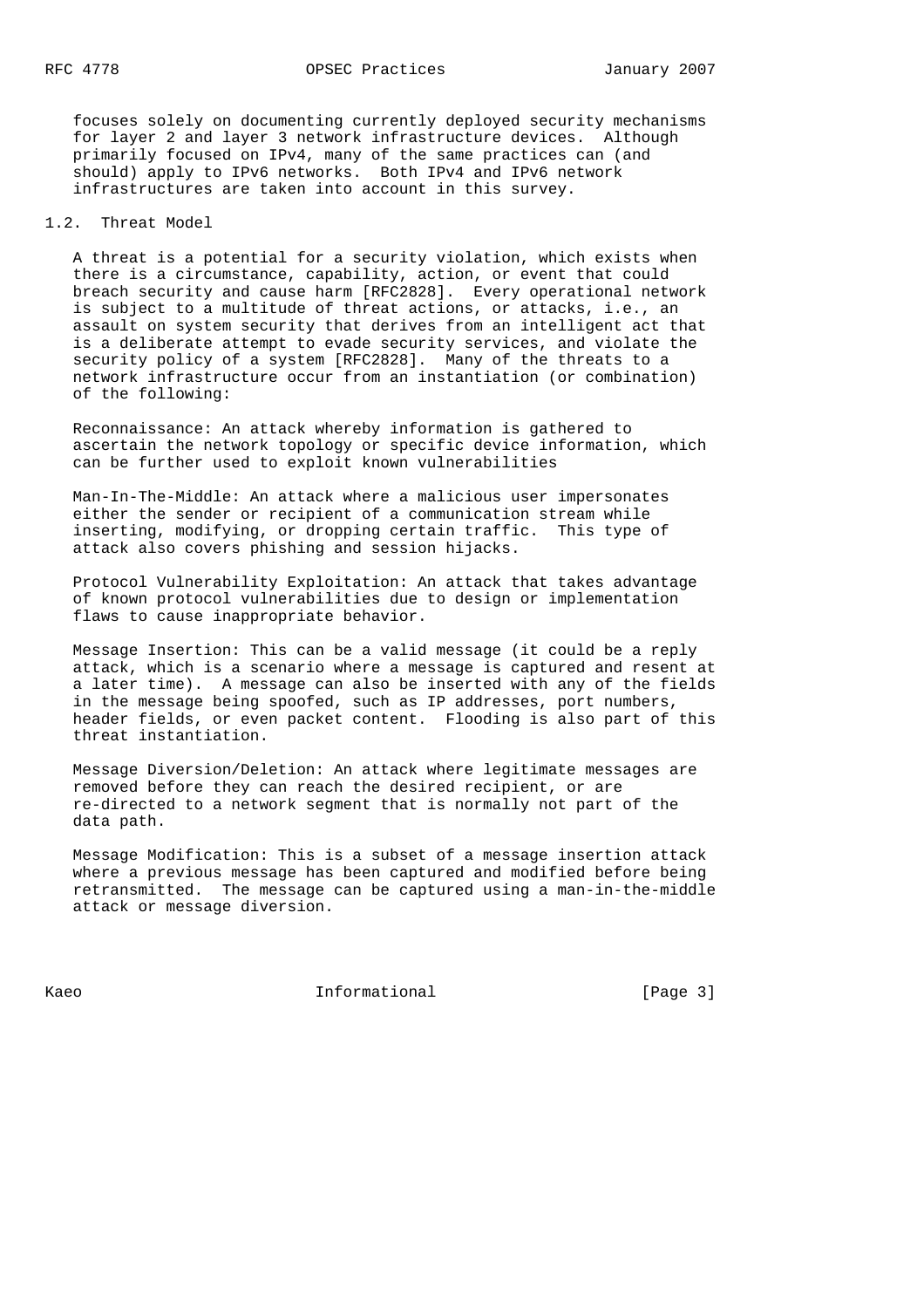Note that sometimes denial-of-service attacks are listed as separate categories. A denial-of-service is a consequence of an attack and can be the result of too much traffic (i.e., flooding), exploiting protocol exploitation, or inserting/deleting/diverting/modifying messages.

## 1.3. Attack Sources

These attacks can be sourced in a variety of ways:

Active vs Passive Attacks

 An active attack involves writing data to the network. It is common practice in active attacks to disguise one's address and conceal the identity of the traffic sender. A passive attack involves only reading information off the network. This is possible if the attacker has control of a host in the communications path between two victim machines, or has compromised the routing infrastructure to specifically arrange that traffic pass through a compromised machine. There are also situations where mirrored traffic (often used for debugging, performance monitoring, or accounting purposes) is diverted to a compromised machine, which would not necessarily subvert any existing topology, and could be harder to detect. In general, the goal of a passive attack is to obtain information that the sender and receiver would prefer to remain private [RFC3552].

## On-path vs Off-path Attacks

 In order for a datagram to be transmitted from one host to another, it generally must traverse some set of intermediate links and routers. Such routers are naturally able to read, modify, or remove any datagram transmitted along that path. This makes it much easier to mount a wide variety of attacks if you are on-path. Off-path hosts can transmit arbitrary datagrams that appear to come from any host but cannot necessarily receive datagrams intended for other hosts. Thus, if an attack depends on being able to receive data, off-path hosts must first subvert the topology in order to place themselves on-path. This is by no means impossible, but is not necessarily trivial [RFC3552]. A more subtle attack is one where the traffic-mirroring capability of a device is hijacked and the traffic is diverted to a compromised host since the network topology may not need to be subverted.

Kaeo **Informational** Informational [Page 4]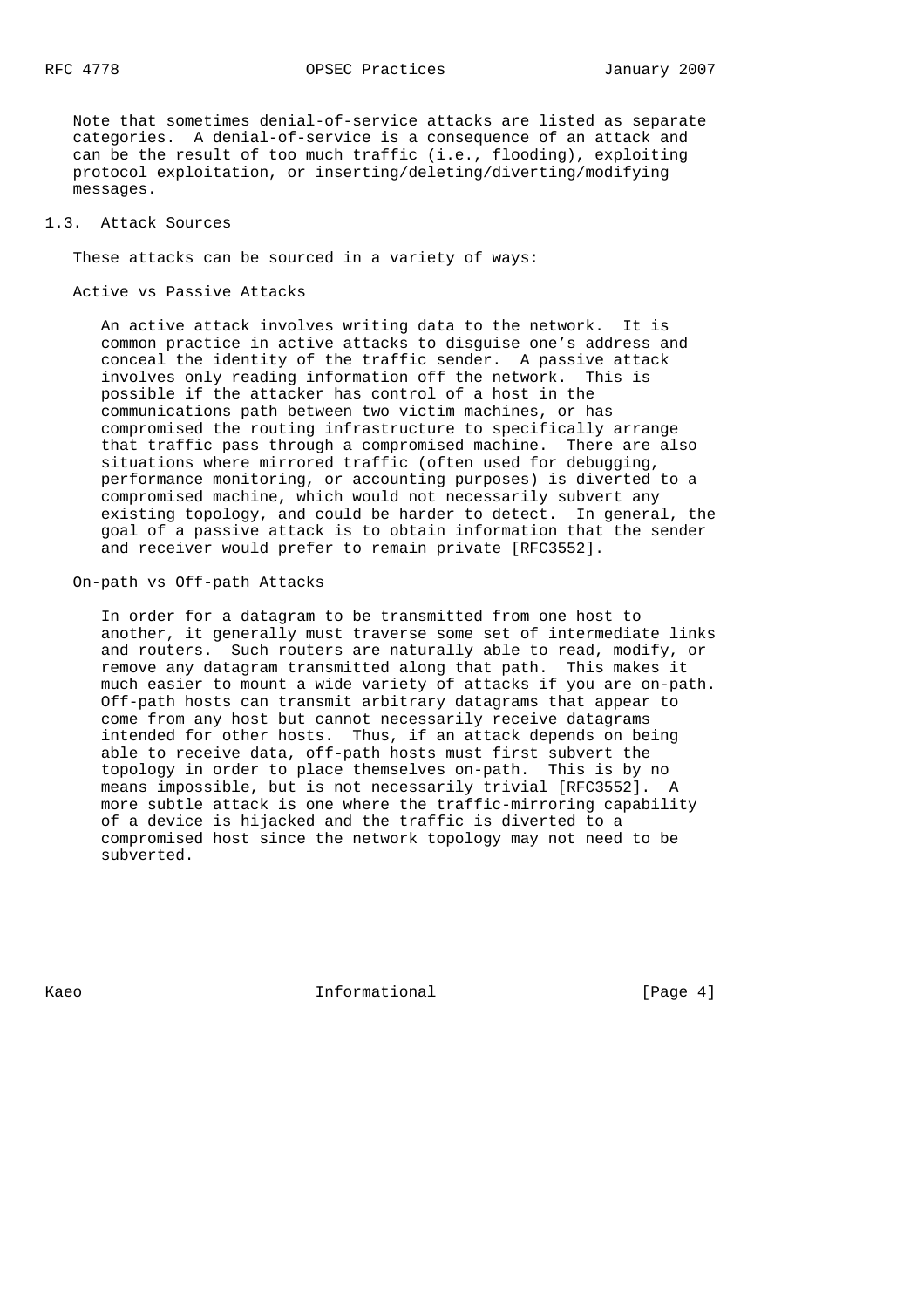Insider vs Outsider Attacks

 An "insider attack" is initiated from inside a given security perimeter by an entity that is authorized to access system resources, but uses them in a way not approved by those who granted the authorization. An "outside attack" is initiated from outside the perimeter by an unauthorized or illegitimate user of the system.

Deliberate Attacks vs Unintentional Events

 A deliberate attack is where a miscreant intentionally performs an assault on system security. However, there are also instances where unintentional events cause the same harm, yet are performed without malicious intent. Configuration errors and software bugs can be as devastating to network availability as any deliberate attack on the network infrastructure.

 The attack source can be a combination of any of the above, all of which need to be considered when trying to ascertain the impact any attack can have on the availability and reliability of the network. It is nearly impossible to stop insider attacks or unintentional events. However, if appropriate monitoring mechanisms are in place, these attacks can also be detected and mitigated as with any other attack source. The amount of effort it takes to identify and trace an attack is, of course, dependent on the resourcefulness of the attacker. Any of the specific attacks discussed further in this document will elaborate on malicious behavior, which are sourced by an "outsider" and are deliberate attacks. Some further elaboration will be given to the feasibility of passive vs active and on-path vs off-path attacks to show the motivation behind deploying certain security features.

1.4. Operational Security Impact from Threats

 The main concern for any of the potential attack scenarios is the impact and harm it can cause to the network infrastructure. The threat consequences are the security violations that results from a threat action, i.e., an attack. These are typically classified as follows:

(Unauthorized) Disclosure

 A circumstance or event whereby an entity gains access to data for which the entity is not authorized.

Kaeo **Informational** Informational [Page 5]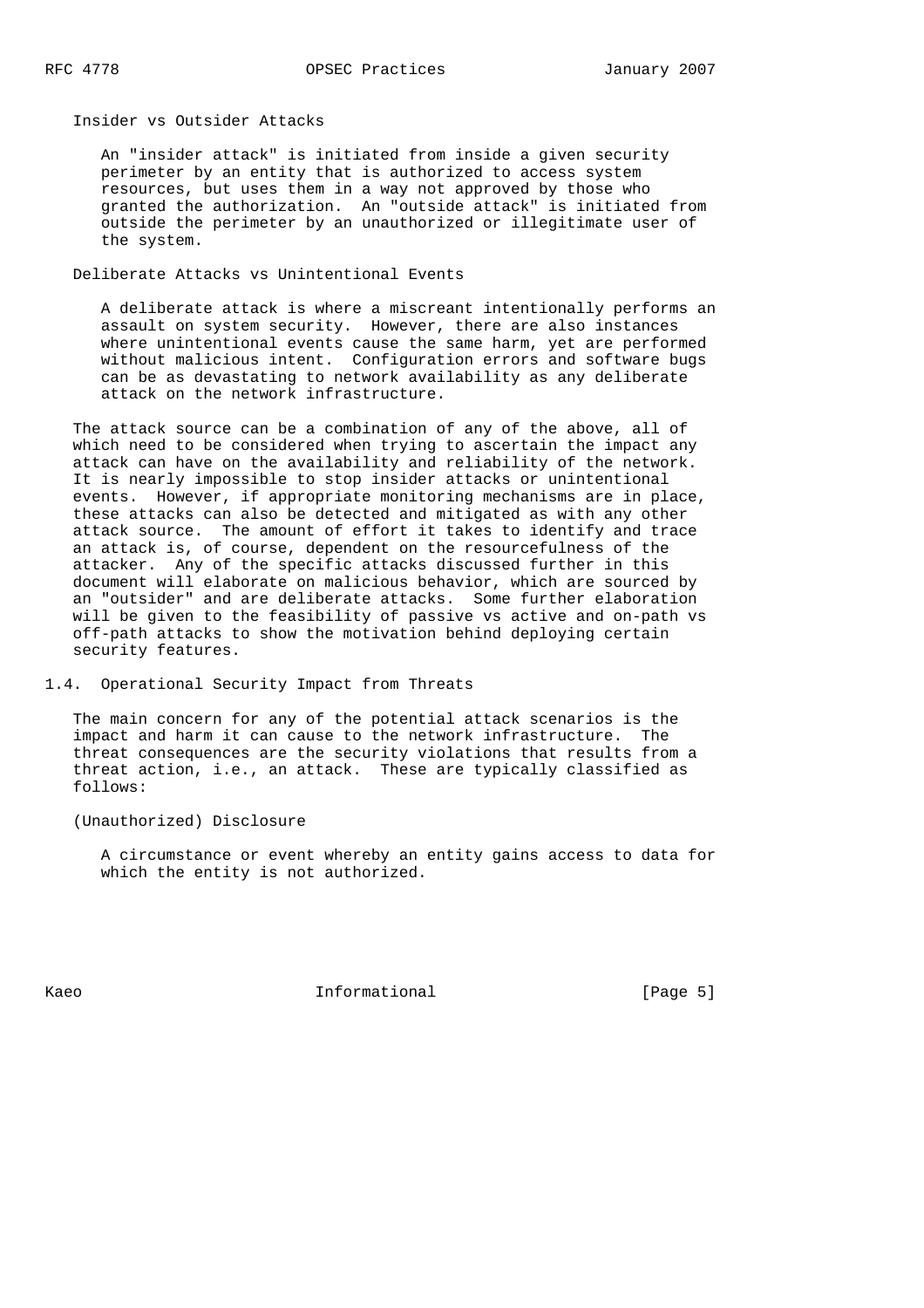#### Deception

 A circumstance or event that may result in an authorized entity receiving false data and believing it to be true.

## Disruption

 A circumstance or event that interrupts or prevents the correct operation of system services and functions. A broad variety of attacks, collectively called denial of service attacks, threaten the availability of systems and bandwidth to legitimate users. Many such attacks are designed to consume machine resources, making it difficult or impossible to serve legitimate users. Other attacks cause the target machine to crash, completely denying service to users.

## Usurpation

 A circumstance or event that results in control of system services or functions by an unauthorized entity. Most network infrastructure systems are only intended to be completely accessible to certain authorized individuals. Should an unauthorized person gain access to critical layer 2/layer 3 infrastructure devices or services, they could cause great harm to the reliability and availability of the network.

 A complete description of threat actions that can cause these threat consequences can be found in [RFC2828]. Typically, a number of different network attacks are used in combination to cause one or more of the above-mentioned threat consequences. An example would be a malicious user who has the capability to eavesdrop on traffic. First, he may listen in on traffic for a while, doing reconnaissance work and ascertaining which IP addresses belong to specific devices, such as routers. Were this miscreant to obtain information, such as a router password sent in cleartext, he can then proceed to compromise the actual router. From there, the miscreant can launch various active attacks, such as sending bogus routing updates to redirect traffic or capture additional traffic to compromise other network devices. While this document enumerates which countermeasures ISPs are deploying today, a useful generic analysis of actual backbone infrastructure attacks and the appropriate countermeasures can be found in [RTGWG].

Kaeo **Informational** Informational [Page 6]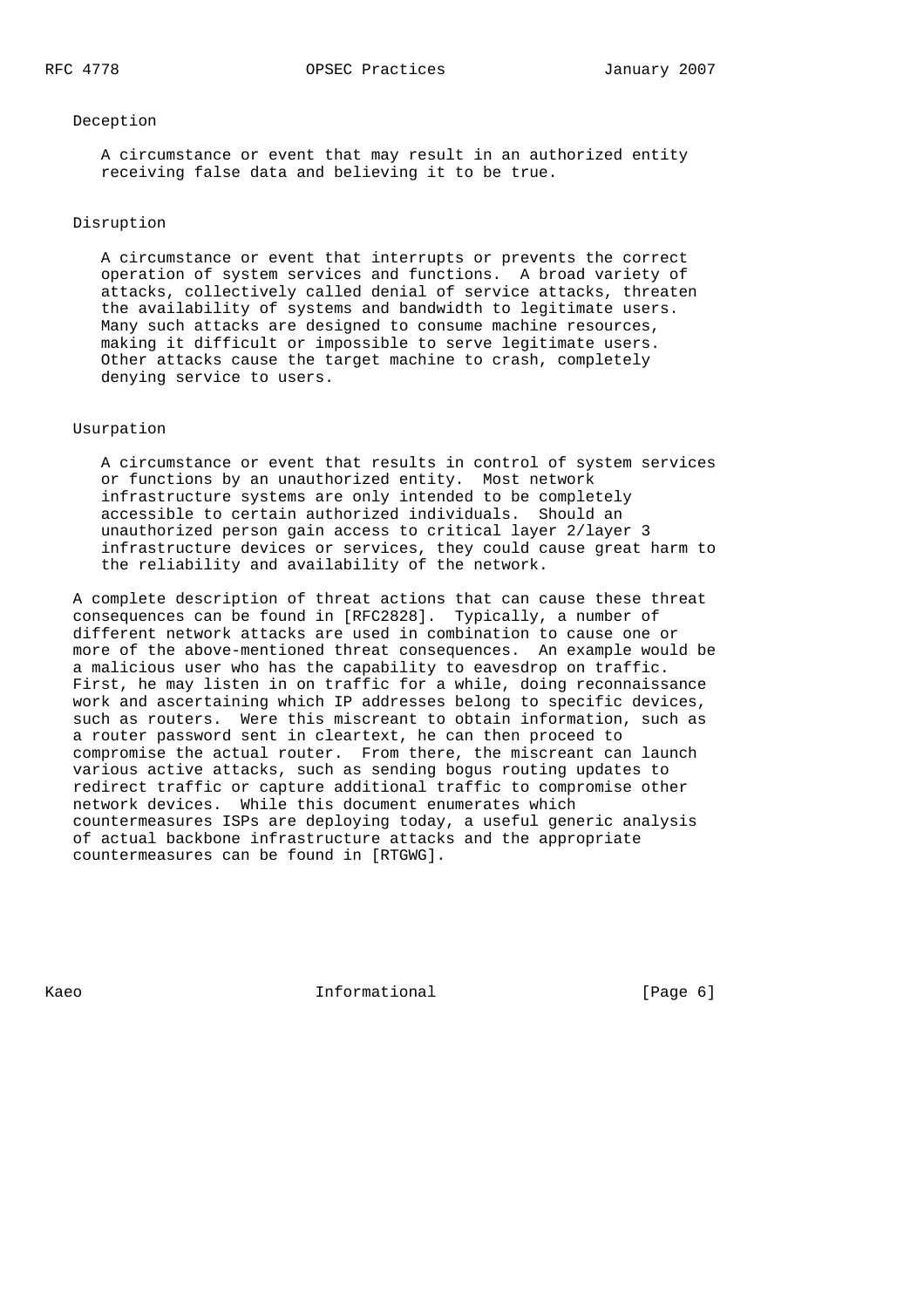## 1.5. Document Layout

 This document is a survey of current operational practices that mitigate the risk of being susceptible to any threat actions. As such, the main focus is on the currently deployed security practices used to detect and/or mitigate attacks. The top-level categories in this document are based on operational functions for ISPs and generally relate to what is to be protected. This is followed by a description of which attacks are possible and the security practices currently deployed. This will provide the necessary security services to help mitigate these attacks. These security services are classified as follows:

- o User Authentication
- o User Authorization
- o Data Origin Authentication
- o Access Control
- o Data Integrity
- o Data Confidentiality
- o Auditing/Logging
- o DoS Mitigation

 In many instances, a specific protocol currently deployed will offer a combination of these services. For example, Authentication, Authorization, and Accounting (AAA) can offer user authentication, user authorization, and audit/logging services, while the Secure SHell (SSH) Protocol can provide data origin authentication, data integrity, and data confidentiality. The services offered are more important than the actual protocol used. Note that access control will refer basically to logical access control, i.e., filtering. Each section ends with an additional considerations section that explains why specific protocols may or may not be used, and also gives some information regarding capabilities, which are not possible today due to bugs or lack of usability.

Kaeo **Informational** Informational [Page 7]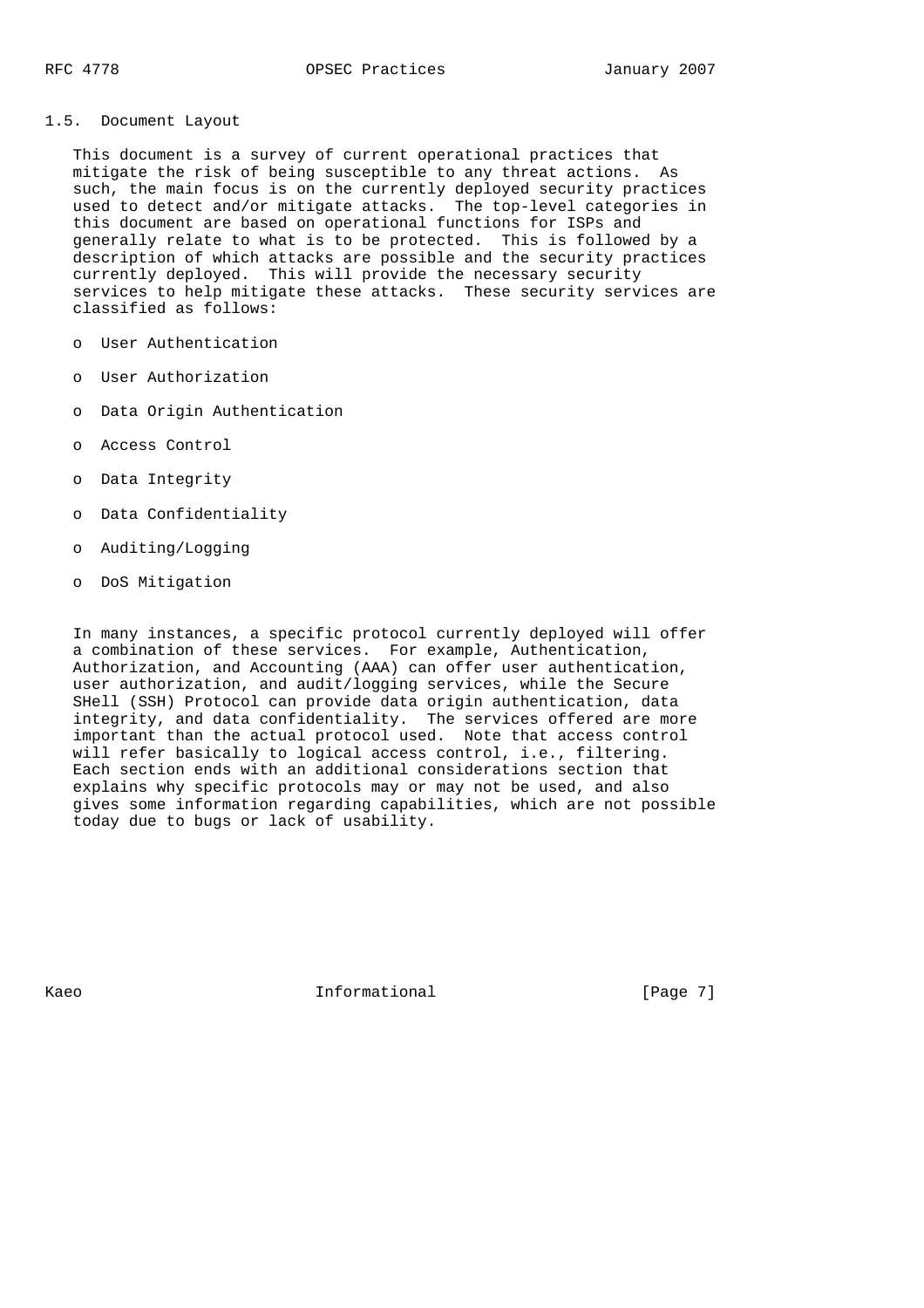## 2. Protected Operational Functions

## 2.1. Device Physical Access

 Device physical access pertains to protecting the physical location and access of the layer 2 or layer 3 network infrastructure device. Physical security is a large field of study/practice in and of itself, arguably the largest, oldest, and most well-understood area of security. Although it is important to have contingency plans for natural disasters, such as earthquakes and floods, which can cause damage to networking devices, this is out of the scope of this document. Here, we concern ourselves with protecting access to the physical location and how a device can be further protected from unauthorized access if the physical location has been compromised, i.e., protecting the console access. This is aimed largely at stopping an intruder with physical access from gaining operational control of the device(s). Note that nothing will stop an attacker with physical access from effecting a denial-of-service attack, which can be easily accomplished by powering off the device or just unplugging some cables.

## 2.1.1. Threats/Attacks

 If any intruder gets physical access to a layer 2 or layer 3 device, the entire network infrastructure can be under the control of the intruder. At a minimum, the intruder can take the compromised device out of service, causing network disruption, the extent of which depends on the network topology. A worse scenario is where the intruder uses this device to crack the console password, gaining complete control of the device (perhaps without anyone detecting such a compromise, or to attach another network device onto a port and siphon off data with which the intruder can ascertain the network topology) and the entire network.

 The threat of gaining physical access can be realized in a variety of ways, even if critical devices are under high security. Cases still occur where attackers have impersonated maintenance workers to gain physical access to critical devices that have caused major outages and privacy compromises. Insider attacks from authorized personnel also pose a real threat and must be adequately recognized and addressed.

## 2.1.2. Security Practices

 For physical device security, equipment is kept in highly restrictive environments. Only authorized users with card-key badges have access to any of the physical locations that contain critical network infrastructure devices. These card-key systems keep track of who

Kaeo **Informational** Informational (Page 8)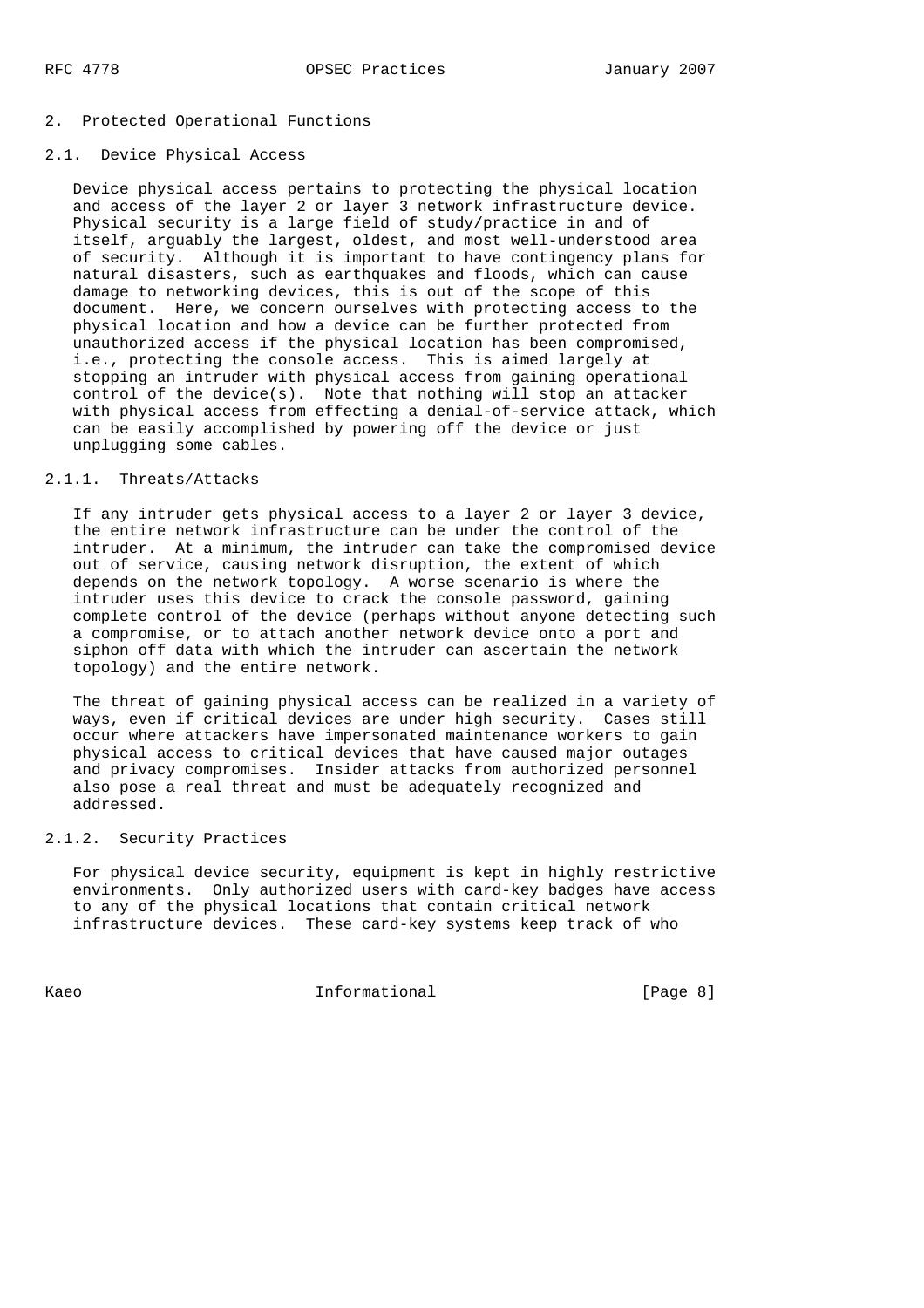accessed which location and at what time. Most cardkey systems have a fail-back "master key" in case the card system is down. This "master key" usually has limited access and its use is also carefully logged (which should only happen if the card-key system is NOT online/functional).

 All console access is always password protected and the login time is set to time out after a specified amount of inactivity - typically between 3-10 minutes. The type of privileges that you obtain from a console login varies between separate vendor devices. In some cases you get initial basic access and need to perform a second authentication step to get more privileged access (i.e., enable or root). In other vendors, you get the more privileged access when you log into the console as root, without requiring a second authentication step.

 How ISPs manage these logins vary greatly, although many of the larger ISPs employ some sort of AAA mechanism to help automate privilege-level authorization and utilize the automation to bypass the need for a second authentication step. Also, many ISPs define separate classes of users to have different privileges while logged onto the console. Typically, all console access is provided via an out-of-band (OOB) management infrastructure, which is discussed in Section 2.2 of this document.

# 2.1.3. Security Services

 The following security services are offered through the use of the practices described in the previous section:

- o User Authentication All individuals who have access to the physical facility are authenticated. Console access is authenticated.
- o User Authorization An authenticated individual has implicit authorization to perform commands on the device. In some cases, multiple authentication is required to differentiate between basic and more privileged access.
- o Data Origin Authentication Not applicable.
- o Access Control Not applicable.
- o Data Integrity Not applicable.
- o Data Confidentiality Not applicable.

Kaeo **Informational** Informational [Page 9]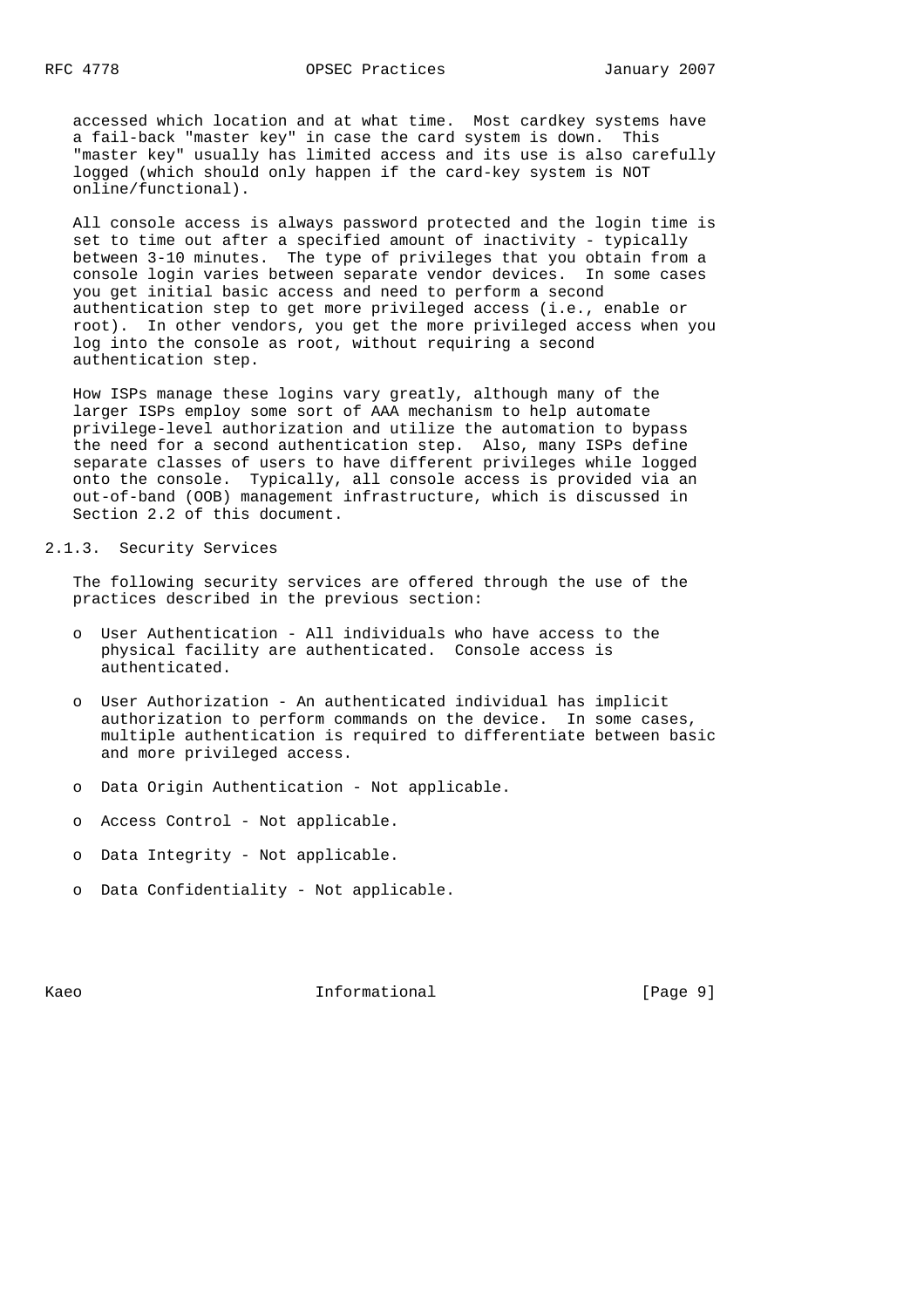- o Auditing/Logging All access to the physical locations of the infrastructure equipment is logged via electronic card-key systems. All console access is logged (refer to Section 2.2 of this document for more details).
- o DoS Mitigation Not applicable.

2.1.4. Additional Considerations

 Physical security is relevant to operational security practices as described in this document, mostly from a console-access perspective. Most ISPs provide console access via an OOB management infrastructure, which is discussed in Section 2.2 of this document.

 The physical and logical authentication and logging systems should be run independently of each other and should reside in different physical locations. These systems need to be secured to ensure that they themselves will not be compromised, which could give the intruder valuable authentication and logging information.

 Social engineering plays a big role in many physical access compromises. Most ISPs have set up training classes and awareness programs to educate company personnel to deny physical access to people who are not properly authenticated or authorized to have physical access to critical infrastructure devices.

2.2. Device Management - In-Band and Out-of-Band (OOB)

 In-band management is generally considered to be device access, where the control traffic takes the same data path as the data that traverses the network. Out-of-band management is generally considered to be device access, where the control traffic takes a separate path as the data that traverses the network. In many environments, device management for layer 2 and layer 3 infrastructure devices is deployed as part of an out-of-band management infrastructure, although there are some instances where it is deployed in-band as well. Note that while many of the security concerns and practices are the same for OOB management and in-band management, most ISPs prefer an OOB management system, since access to the devices that make up this management network are more vigilantly protected and considered to be less susceptible to malicious activity.

 Console access is always architected via an OOB network. Presently, the mechanisms used for either in-band management or OOB are via virtual terminal access (i.e., Telnet or SSH), Simple Network Management Protocol (SNMP), or HTTP. In all large ISPs that were interviewed, HTTP management was never used and was explicitly

Kaeo **Informational Informational** [Page 10]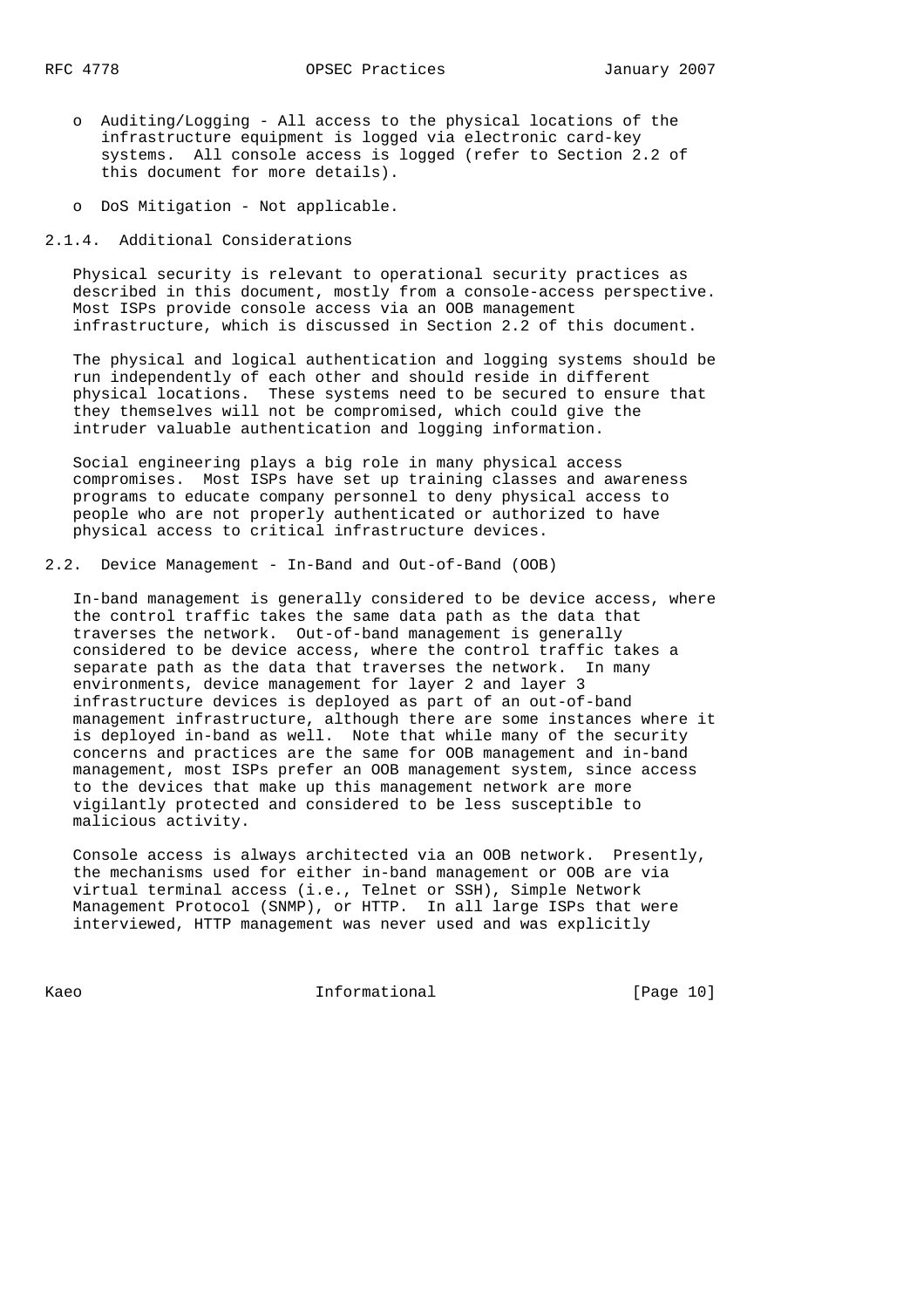disabled. Note that file transfer protocols (TFTP, FTP, and SCP) will be covered in Section 2.5 of this document.

#### 2.2.1. Threats/Attacks

 For device management, passive attacks are possible if someone has the capability to intercept data between the management device and the managed device. The threat is possible if a single infrastructure device is somehow compromised and can act as a network sniffer, or if it is possible to insert a new device that acts as a network sniffer.

 Active attacks are possible for both on-path and off-path scenarios. For on-path active attacks, the situation is the same as for a passive attack, where either a device has to already be compromised or a device can be inserted into the path. For off-path active attacks, where a topology subversion is required to reroute traffic and essentially bring the attacker on-path, the attack is generally limited to message insertion or modification.

## 2.2.1.1. Confidentiality Violations

 Confidentiality violations can occur when a miscreant intercepts any management data that has been sent in cleartext or with weak encryption. This includes interception of usernames and passwords with which an intruder can obtain unauthorized access to network devices. It can also include other information, such as logging or configuration information, if an administrator is remotely viewing local logfiles or configuration information.

2.2.1.2. Offline Cryptographic Attacks

 If username/password information was encrypted but the cryptographic mechanism used made it easy to capture data and break the encryption key, the device management traffic could be compromised. The traffic would need to be captured either by eavesdropping on the network or by being able to divert traffic to a malicious user.

## 2.2.1.3. Replay Attacks

 For a replay attack to be successful, the management traffic would need to first be captured either on-path or diverted to an attacker to later be replayed to the intended recipient.

Kaeo **Informational Informational** [Page 11]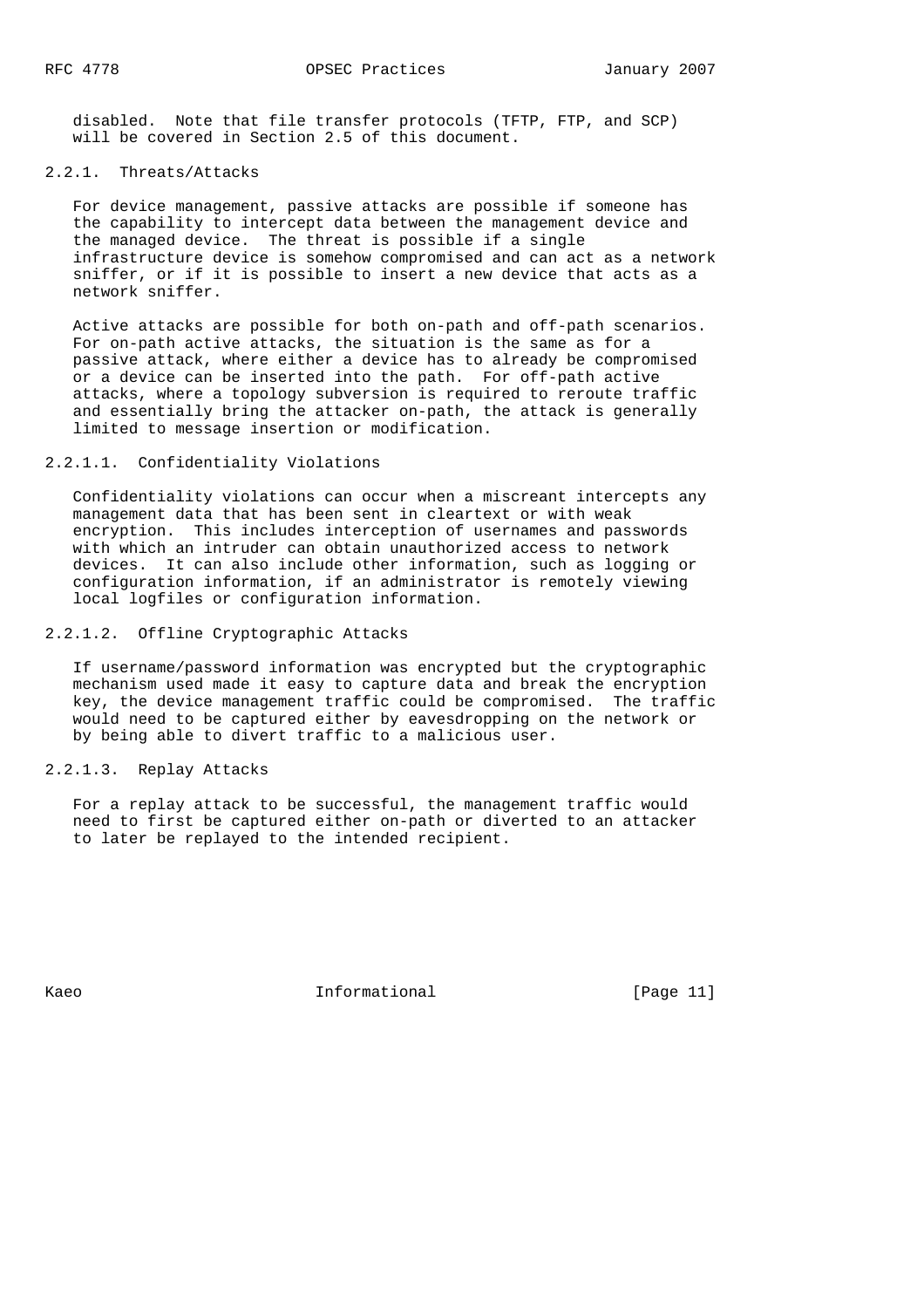## 2.2.1.4. Message Insertion/Deletion/Modification

 Data can be manipulated by someone in control of intermediary hosts. Forging data is also possible with IP spoofing, where a remote host sends out packets that appear to come from another, trusted host.

### 2.2.1.5. Man-In-The-Middle

 A man-in-the-middle attack attacks the identity of a communicating peer rather than the data stream itself. The attacker intercepts traffic that is sent from a management system to the networking infrastructure device and traffic that is sent from the network infrastructure device to the management system.

## 2.2.2. Security Practices

 OOB management is done via a terminal server at each location. SSH access is used to get to the terminal server from where sessions to the devices are initiated. Dial-in access is deployed as a backup if the network is not available. However, it is common to use dial back, encrypting modems, and/or one-time-password (OTP) modems to avoid the security weaknesses of plain dial-in access.

 All in-band management and OOB management access to layer 2 and layer 3 devices is authenticated. The user authentication and authorization is typically controlled by an AAA server (i.e., Remote Authentication Dial-in User Service (RADIUS) and/or Terminal Access Controller Access-Control System (TACACS+)). Credentials used to determine the identity of the user vary from static username/password to one-time username/password schemes such as Secure-ID. Static username/passwords are expired after a specified period of time, usually 30 days. Every authenticated entity via AAA is an individual user for greater granularity of control. Note that often the AAA server used for OOB management authentication is a separate physical device from the AAA server used for in-band management user authentication. In some deployments, the AAA servers used for device management authentication/authorization/accounting are on separate networks to provide a demarcation for any other authentication functions.

 For backup purposes, there is often a single local database entry for authentication that is known to a very limited set of key personnel. It is usually the highest privilege-level username/password combination, which in most cases is the same across all devices. This local device password is routinely regenerated once every 2-3 months, and is also regenerated immediately after an employee who had access to that password leaves the company or is no longer authorized to have knowledge of that password.

Kaeo **Informational Informational** [Page 12]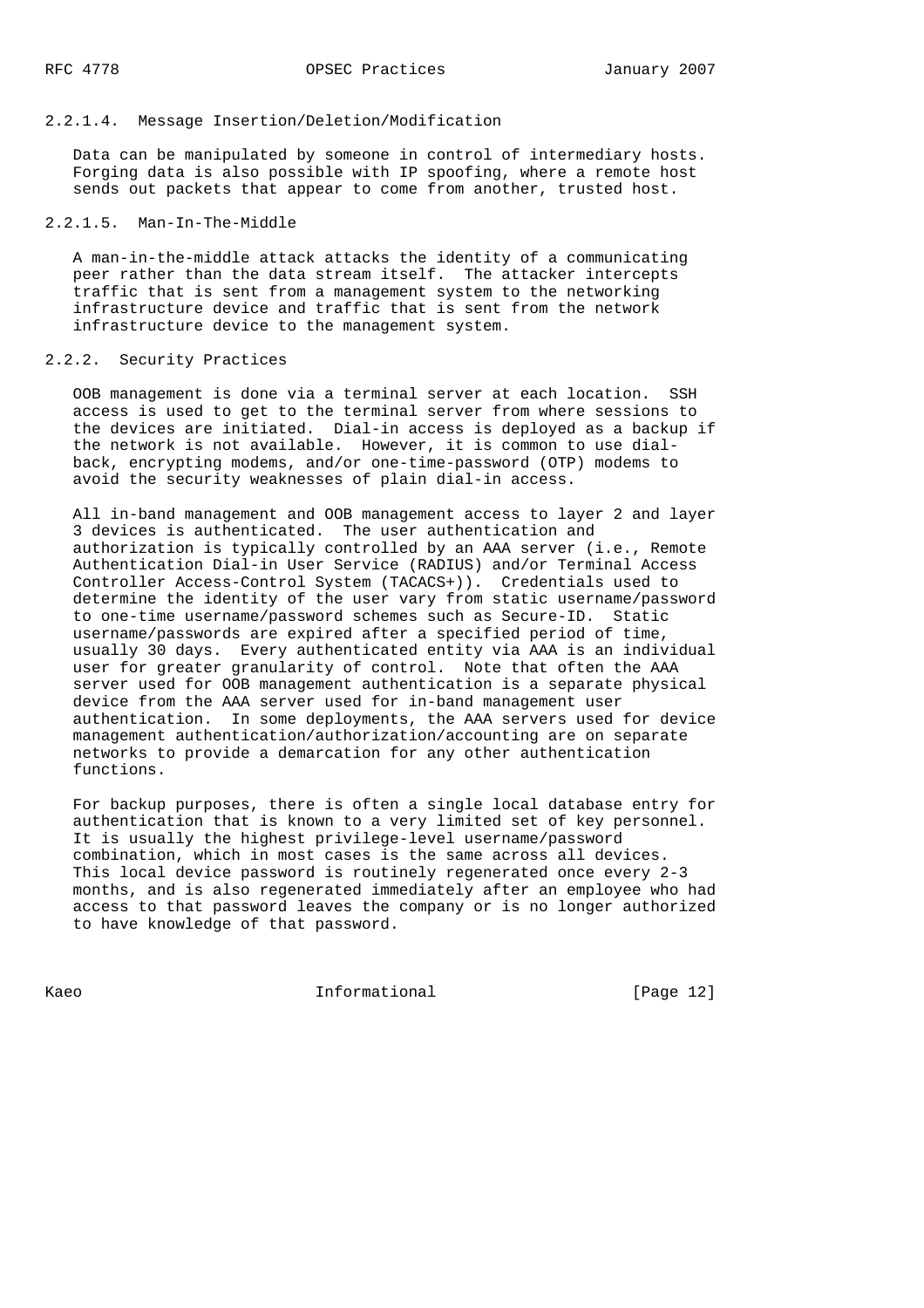Each individual user in the AAA database is configured with specific authorization capability. Specific commands are either individually denied or permitted, depending on the capability of the device to be accessed. Multiple privilege levels are deployed. Most individuals are authorized with basic authorization to perform a minimal set of commands, while a subset of individuals are authorized to perform more privileged commands. Securing the AAA server is imperative and access to the AAA server itself is strictly controlled. When an individual leaves the company, his/her AAA account is immediately deleted and the TACACS/RADIUS shared secret is reset for all devices.

 Some management functions are performed using command line interface (CLI) scripting. In these scenarios, a dedicated user is used for the identity in scripts that perform CLI scripting. Once authenticated, these scripts control which commands are legitimate, depending on authorization rights of the authenticated individual.

 SSH is always used for virtual terminal access to provide for an encrypted communication channel. There are exceptions due to equipment limitations which are described in the additional considerations section.

 If SNMP is used for management, it is for read queries only and restricted to specific hosts. If possible, the view is also restricted to only send the information that the management station needs, rather than expose the entire configuration file with the read-only SNMP community. The community strings are carefully chosen to be difficult to crack and there are procedures in place to change these community strings between 30-90 days. If systems support two SNMP community strings, the old string is replaced by first configuring a second, newer community string and then migrating over from the currently used string to the newer one. Most large ISPs have multiple SNMP systems accessing their routers so it takes more then one maintenance period to get all the strings fixed in all the right systems. SNMP RW is not used and is disabled by configuration.

 Access control is strictly enforced for infrastructure devices by using stringent filtering rules. A limited set of IP addresses are allowed to initiate connections to the infrastructure devices and are specific to the services to which they are to limited (i.e., SSH and SNMP).

 All device management access is audited and any violations trigger alarms that initiate automated email, pager, and/or telephone notifications. AAA servers keep track of the authenticated entity as well as all the commands that were carried out on a specific device. Additionally, the device itself logs any access control violations (i.e., if an SSH request comes in from an IP address that is not

Kaeo **Informational Informational** [Page 13]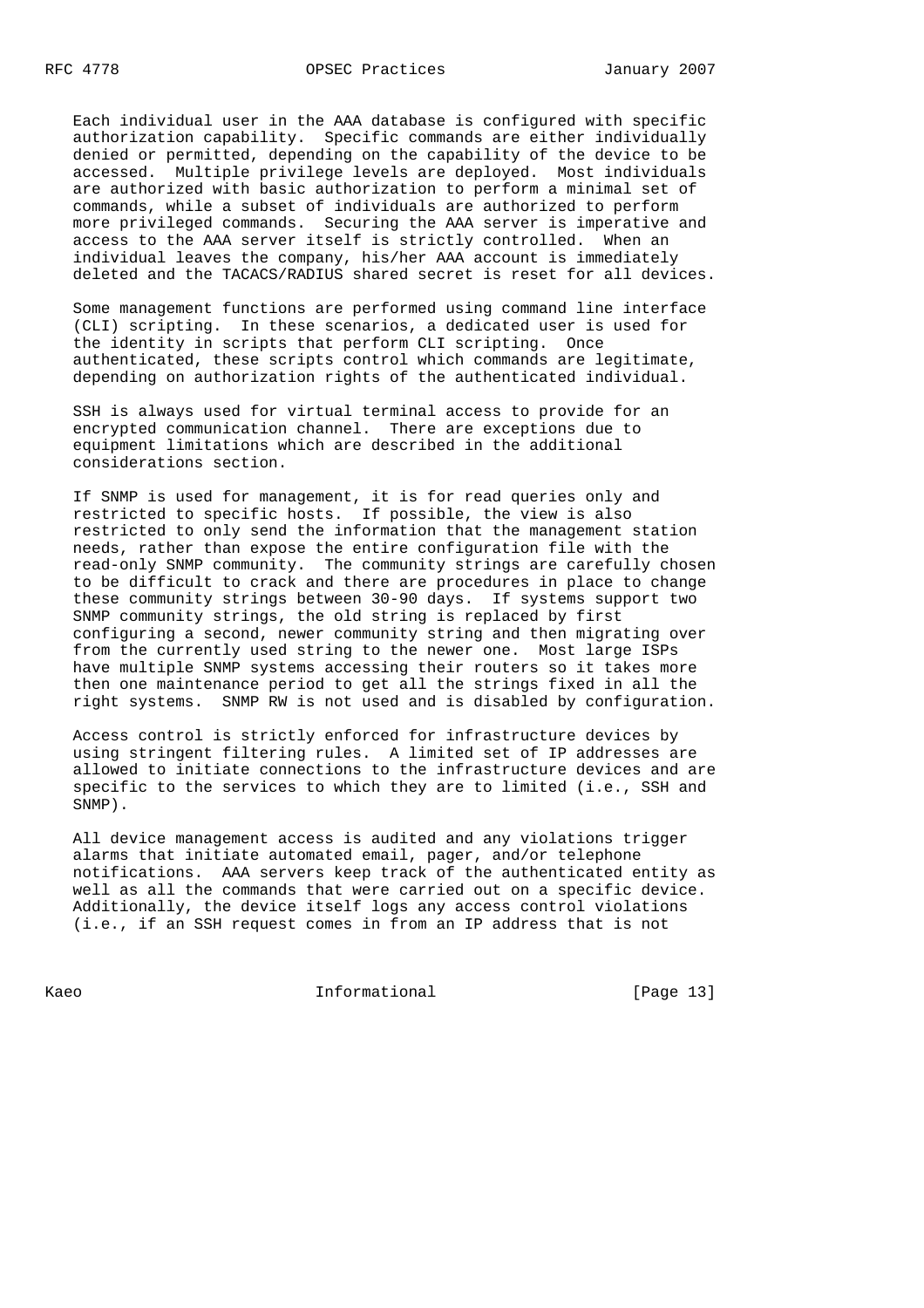explicitly permitted, that event is logged so that the offending IP address can be tracked down and investigations made as to why it was trying to access a particular infrastructure device)

# 2.2.3. Security Services

 The security services offered for device OOB management are nearly identical to those of device in-band management. Due to the critical nature of controlling and limiting device access, many ISPs feel that physically separating the management traffic from the normal customer data traffic will provide an added level of risk mitigation and limit the potential attack vectors. The following security services are offered through the use of the practices described in the previous section:

- o User Authentication All individuals are authenticated via AAA services.
- o User Authorization All individuals are authorized via AAA services to perform specific operations once successfully authenticated.
- o Data Origin Authentication Management traffic is strictly filtered to allow only specific IP addresses to have access to the infrastructure devices. This does not alleviate risk the from spoofed traffic, although when combined with edge filtering using BCP38 [RFC2827] and BCP84 [RFC3704] guidelines (discussed in Section 2.5), then the risk of spoofing is mitigated, barring a compromised internal system. Also, using SSH for device access ensures that no one can spoof the traffic during the SSH session.
- o Access Control Management traffic is filtered to allow only specific IP addresses to have access to the infrastructure devices.
- o Data Integrity Using SSH provides data integrity and ensures that no one has altered the management data in transit.
- o Data Confidentiality Using SSH provides data confidentiality.
- o Auditing/Logging Using AAA provides an audit trail for who accessed which device and which operations were performed.
- o DoS Mitigation Using packet filters to allow only specific IP addresses to have access to the infrastructure devices. This limits but does not prevent spoofed DoS attacks directed at an infrastructure device. However, the risk is lowered by using a separate physical network for management purposes.

Kaeo **Informational Informational** [Page 14]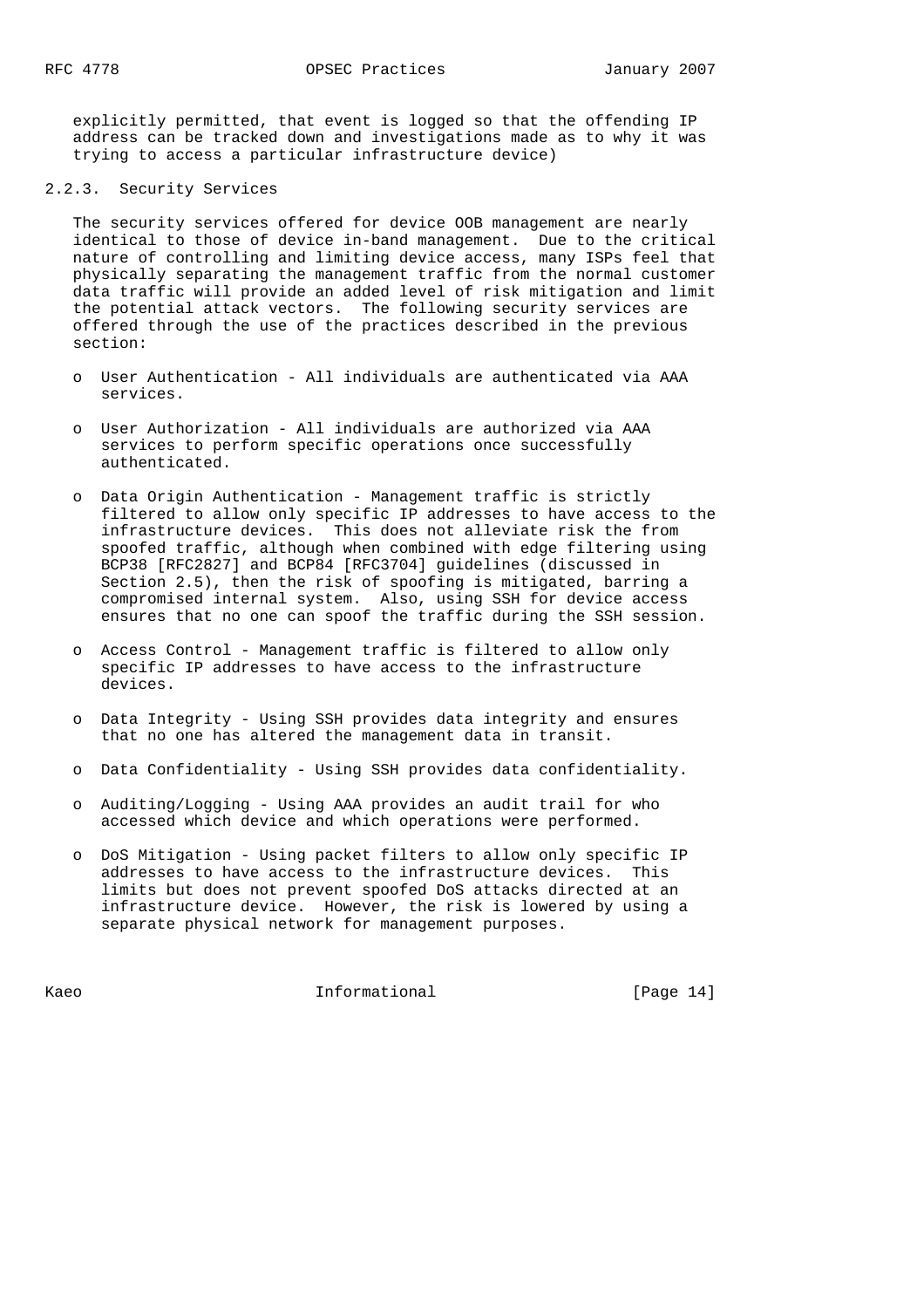## 2.2.4. Additional Considerations

 Password selection for any device management protocol used is critical to ensure that the passwords are hard to guess or break using a brute-force attack.

 IP security (IPsec) is considered too difficult to deploy, and the common protocol to provide for confidential management access is SSH. There are exceptions for using SSH due to equipment limitations since SSH may not be supported on legacy equipment. In some cases, changing the host name of a device requires an SSH rekey event since the key is based on some combination of host name, Message Authentication Code (MAC) address, and time. Also, in the case where the SSH key is stored on a route processor card, a re-keying of SSH would be required whenever the route processor card needs to be swapped. Some providers feel that this operational impact exceeds the security necessary and instead use Telnet from trusted inside hosts (called 'jumphosts' or 'bastion hosts') to manage those devices. An individual would first SSH to the jumphost and then Telnet from the jumphost to the actual infrastructure device, fully understanding that any passwords will be sent in the clear between the jumphost and the device to which it is connecting. All authentication and authorization is still carried out using AAA servers.

 In instances where Telnet access is used, the logs on the AAA servers are more verbose and more attention is paid to them to detect any abnormal behavior. The jumphosts themselves are carefully controlled machines and usually have limited access. Note that Telnet is NEVER allowed to an infrastructure device except from specific jumphosts; i.e., packet filters are used at the console server and/or infrastructure device to ensure that Telnet is only allowed from specific IP addresses.

 With thousands of devices to manage, some ISPs have created automated mechanisms to authenticate to devices. As an example, Kerberos has been used to automate the authentication process for devices that have support for Kerberos. An individual would first log in to a Kerberized UNIX server using SSH and generate a Kerberos 'ticket'. This 'ticket' is generally set to have a lifespan of 10 hours and is used to automatically authenticate the individual to the infrastructure devices.

 In instances where SNMP is used, some legacy devices only support SNMPv1, which then requires the provider to mandate its use across all infrastructure devices for operational simplicity. SNMPv2 is primarily deployed since it is easier to set up than v3.

Kaeo **Informational** Informational [Page 15]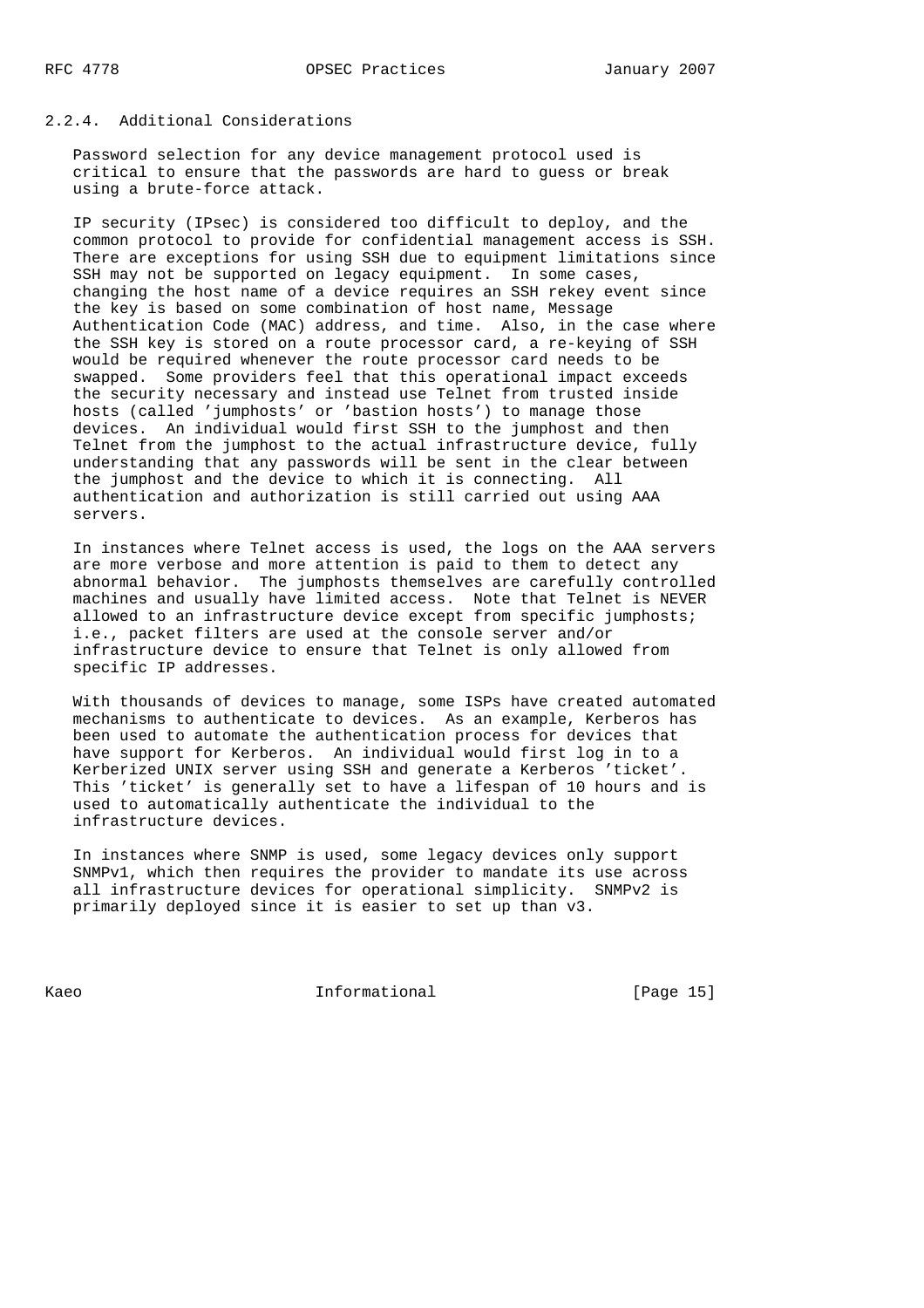## 2.3. Data Path

 This section refers to how traffic is handled that traverses the network infrastructure device. The primary goal of ISPs is to forward customer traffic. However, due to the large amount of malicious traffic that can cause DoS attacks and render the network unavailable, specific measures are sometimes deployed to ensure the availability to forward legitimate customer traffic.

## 2.3.1. Threats/Attacks

 Any data traffic can potentially be attack traffic and the challenge is to detect and potentially stop forwarding any of the malicious traffic. The deliberately sourced attack traffic can consist of packets with spoofed source and/or destination addresses or any other malformed packet that mangle any portion of a header field to cause protocol-related security issues (such as resetting connections, causing unwelcome ICMP redirects, creating unwelcome IP options, or packet fragmentations).

## 2.3.2. Security Practices

 Filtering and rate limiting are the primary mechanism to provide risk mitigation of malicious traffic rendering the ISP services unavailable. However, filtering and rate limiting of data path traffic is deployed in a variety of ways, depending on how automated the process is and what the capabilities and performance limitations of the existing deployed hardware are.

 The ISPs that do not have performance issues with their equipment follow BCP38 [RFC2827] and BCP84 [RFC3704] guidelines for ingress filtering. BCP38 recommends filtering ingress packets with obviously spoofed and/or 'reserved' source addresses to limit the effects of denial-of-service attacks, while BCP84 extends the recommendation for multi-homed environments. Filters are also used to help alleviate issues between service providers. Without any filtering, an inter-exchange peer could steal transit just by using static routes, and essentially redirect data traffic. Therefore, some ISPs have implemented ingress/egress filters that block unexpected source and destination addresses not defined in the above-mentioned documents. Null routes and black-hole triggered routing [RFC3882] are used to deter any detected malicious traffic streams. These two techniques are described in more detail in Section 2.8 below.

 Most ISPs consider layer 4 filtering useful, but it is only implemented if performance limitations allow for it. Since it poses a large administrative overhead and ISPs are very much opposed to acting as the Internet firewall, Layer 4 filtering is typically

Kaeo **Informational** Informational [Page 16]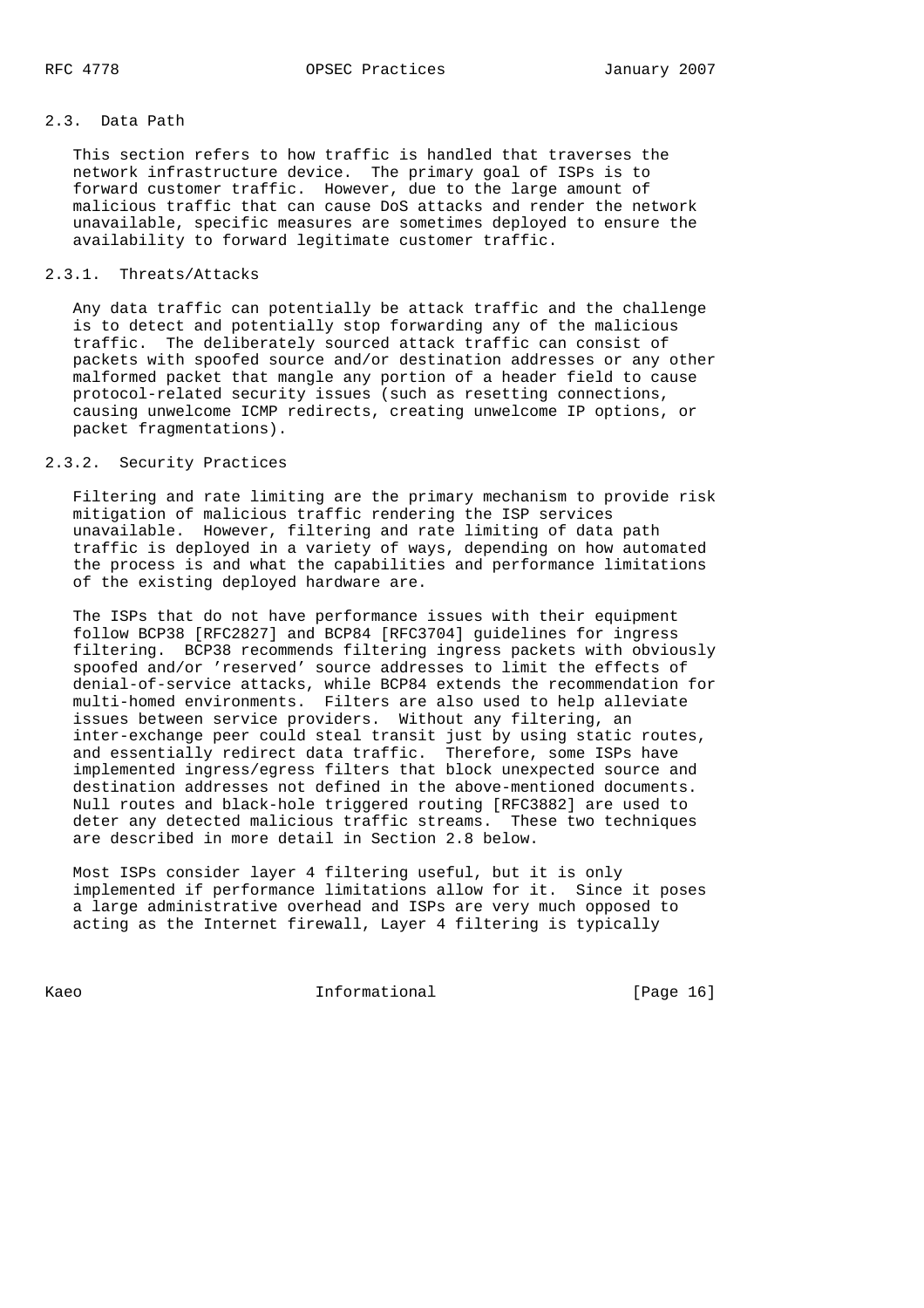implemented as a last option. Netflow is used for tracking traffic flows, but there is some concern whether sampling is good enough to detect malicious behavior.

 Unicast Reverse Path Forwarding (RPF) is not consistently implemented. Some ISPs are in the process of doing so, while other ISPs think that the perceived benefit of knowing that spoofed traffic comes from legitimate addresses are not worth the operational complexity. Some providers have a policy of implementing uRPF at link speeds of Digital Signal 3 (DS3) and below, which was due to the fact that all hardware in the network supported uRPF for DS3 speeds and below. At higher-speed links, the uRPF support was inconsistent and it was easier for operational people to implement a consistent solution.

### 2.3.3. Security Services

- o User Authentication Not applicable.
- o User Authorization Not applicable.
- o Data Origin Authentication When IP address filtering per BCP38, BCP84, and uRPF are deployed at network edges it can ensure that any spoofed traffic comes from at least a legitimate IP address and can be tracked.
- o Access Control IP address filtering and layer 4 filtering is used to deny forbidden protocols and limit traffic destined for infrastructure device itself. Filters are also used to block unexpected source/destination addresses.
- o Data Integrity Not applicable.
- o Data Confidentiality Not applicable.
- o Auditing/Logging Filtering exceptions are logged for potential attack traffic.
- o DoS Mitigation Black-hole triggered filtering and rate-limiting are used to limit the risk of DoS attacks.

2.3.4. Additional Considerations

 For layer 2 devices, MAC address filtering and authentication is not used in large-scale deployments. This is due to the problems it can cause when troubleshooting networking issues. Port security becomes unmanageable at a large scale where thousands of switches are deployed.

Kaeo **Informational Informational** [Page 17]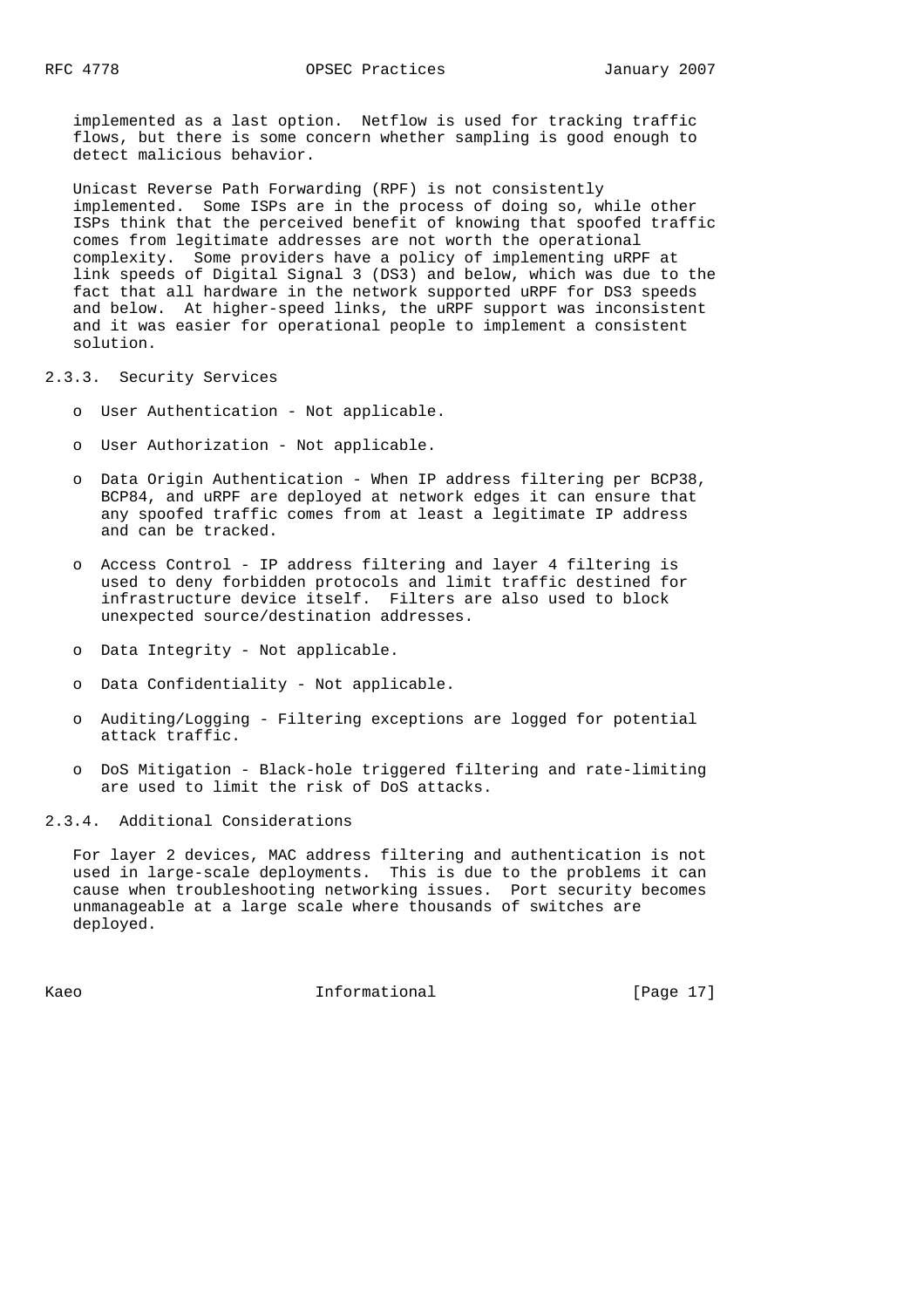Rate limiting is used by some ISPs, although other ISPs believe it is not really useful, since attackers are not well-behaved and it doesn't provide any operational benefit over the complexity. Some ISPs feel that rate limiting can also make an attacker's job easier by requiring the attacker to send less traffic to starve legitimate traffic that is part of a rate limiting scheme. Rate limiting may be improved by developing flow-based rate-limiting capabilities with filtering hooks. This would improve the performance as well as the granularity over current capabilities.

 Lack of consistency regarding the ability to filter, especially with respect to performance issues, cause some ISPs not to implement BCP38 and BCP84 guidelines for ingress filtering. One such example is at edge boxes, where up to 1000 T1s connecting into a router with an OC-12 (Optical Carrier) uplink. Some deployed devices experience a large performance impact with filtering, which is unacceptable for passing customer traffic through, though ingress filtering (uRPF) might be applicable at the devices that are connecting these aggregation routers. Where performance is not an issue, the ISPs make a tradeoff between management versus risk.

#### 2.4. Routing Control Plane

 The routing control plane deals with all the traffic that is part of establishing and maintaining routing protocol information.

# 2.4.1. Threats/Attacks

 Attacks on the routing control plane can be from both passive or active sources. Passive attacks are possible if someone has the capability to intercept data between the communicating routing peers. This can be accomplished if a single routing peer is somehow compromised and can act as a network sniffer, or if it is possible to insert a new device that acts as a network sniffer.

 Active attacks are possible for both on-path and off-path scenarios. For on-path active attacks, the situation is the same as for a passive attack, where either a device has to already be compromised or a device can be inserted into the path. This may lead to an attacker impersonating a legitimate routing peer and exchanging routing information. Unintentional active attacks are more common due to configuration errors, which cause legitimate routing peers to feed invalid routing information to other neighboring peers.

 For off-path active attacks, the attacks are generally limited to message insertion or modification, which can divert traffic to illegitimate destinations, causing traffic to never reach its intended destination.

Kaeo **Informational Informational** [Page 18]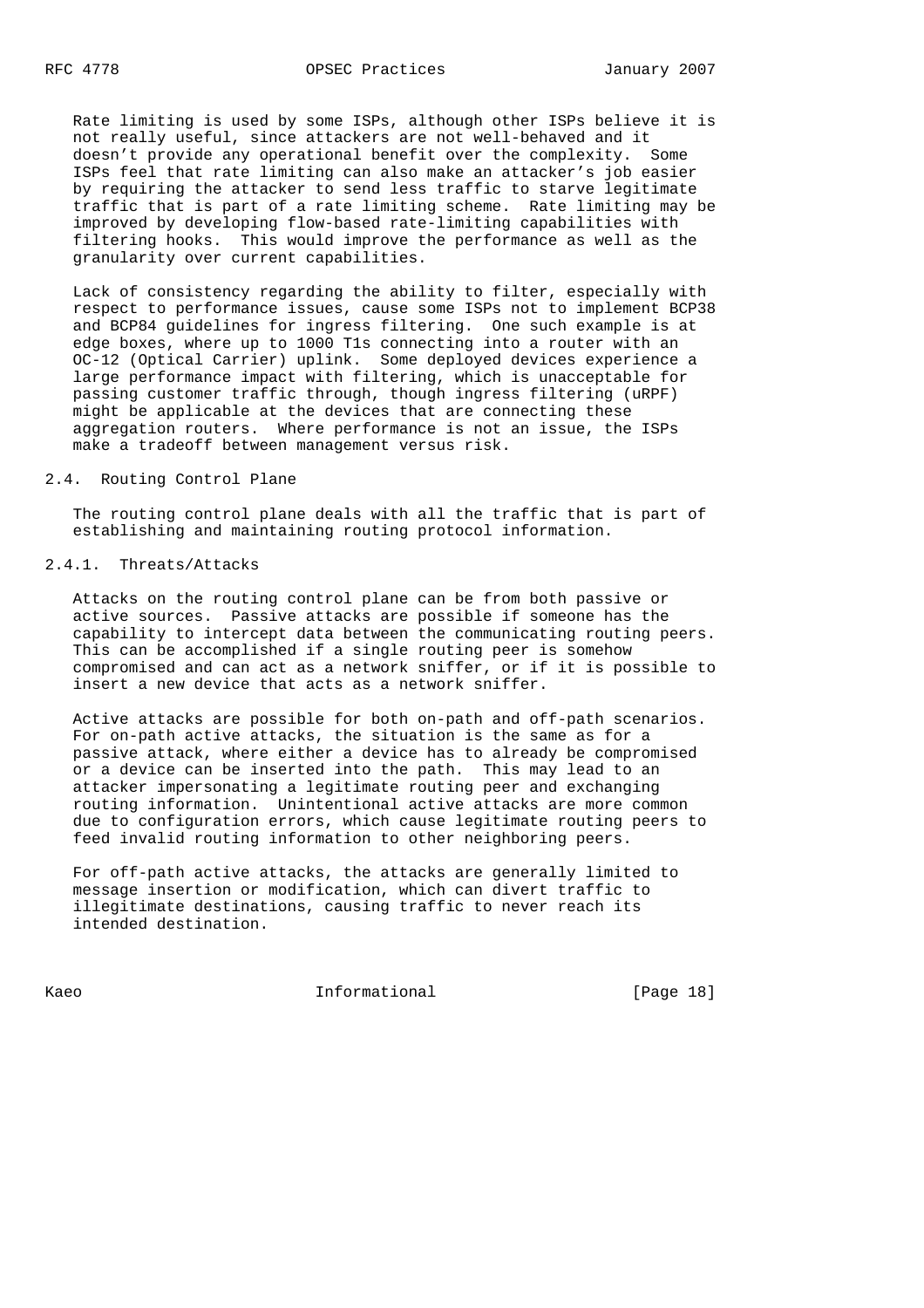## 2.4.1.1. Confidentiality Violations

 Confidentiality violations can occur when a miscreant intercepts any of the routing update traffic. This is becoming more of a concern because many ISPs are classifying addressing schemes and network topologies as private and proprietary information. It is also a concern because the routing protocol packets contain information that may show ways in which routing sessions could be spoofed or hijacked. This in turn could lead into a man-in-the-middle attack, where the miscreants can insert themselves into the traffic path or divert the traffic path and violate the confidentiality of user data.

### 2.4.1.2. Offline Cryptographic Attacks

 If any cryptographic mechanism was used to provide for data integrity and confidentiality, an offline cryptographic attack could potentially compromise the data. The traffic would need to be captured either by eavesdropping on the network or by being able to divert traffic to a malicious user. Note that by using cryptographically protected routing information, the latter would require the cryptographic key to already be compromised anyway, so this attack is only feasible if a device was able to eavesdrop and capture the cryptographically protected routing information.

### 2.4.1.3. Replay Attacks

 For a replay attack to be successful, the routing control plane traffic would need to first be captured either on-path or diverted to an attacker to later be replayed to the intended recipient. Additionally, since many of these protocols include replay protection mechanisms, these would also need to be subverted, if applicable.

## 2.4.1.4. Message Insertion/Deletion/Modification

 Routing control plane traffic can be manipulated by someone in control of intermediate hosts. In addition, traffic can be injected by forging IP addresses, where a remote router sends out packets that appear to come from another, trusted router. If enough traffic is injected to be processed by limited memory routers, it can cause a DoS attack.

## 2.4.1.5. Man-In-The-Middle

 A man-in-the-middle attack attacks the identity of a communicating peer rather than the data stream itself. The attacker intercepts traffic that is sent from one routing peer to the other and communicates on behalf of one of the peers. This can lead to a diversion of the user traffic to either an unauthorized receiving

Kaeo **Informational** Informational [Page 19]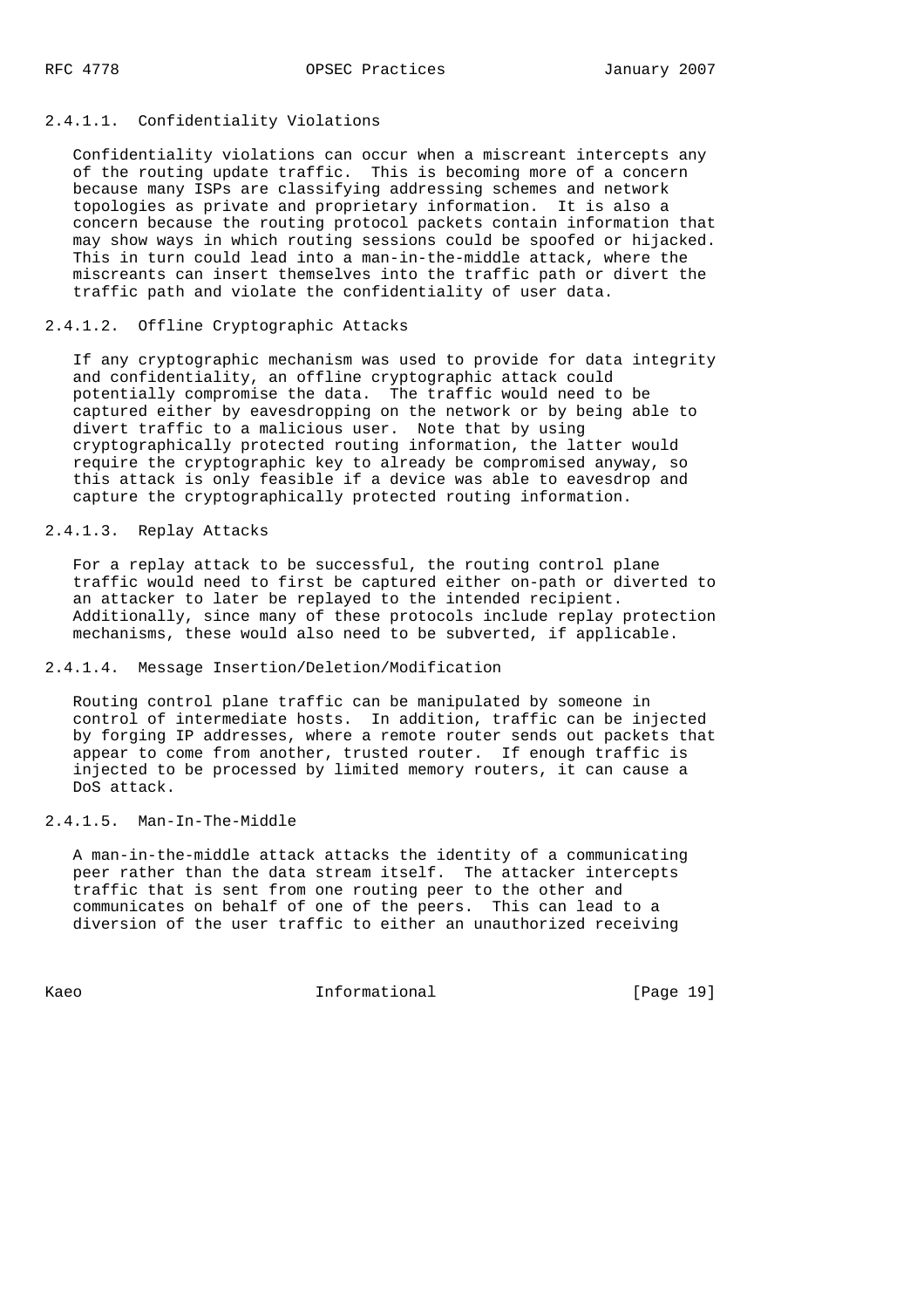party or cause legitimate traffic to never reach its intended destination.

## 2.4.2. Security Practices

 Securing the routing control plane takes many features, which are generally deployed as a system. Message Digest 5 (MD5) authentication is used by some ISPs to validate the sending peer and to ensure that the data in transit has not been altered. Some ISPs only deploy MD5 authentication at the customers' request. Additional sanity checks to ensure with reasonable certainty that the received routing update was originated by a valid routing peer include route filters and the Generalized TTL Security Mechanism (GTSM) feature [RFC3682] (sometimes also referred to as the TTL-Hack). The GTSM feature is used for protocols such as the Border Gateway Protocol (BGP), and makes use of a packet's Time To Live (TTL) field (IPv4) or Hop Limit (IPv6) to protect communicating peers. If GTSM is used, it is typically deployed only in limited scenarios between internal BGP peers due to lack of consistent support between vendor products and operating system versions.

 Packet filters are used to limit which systems can appear as a valid peer, while route filters are used to limit which routes are believed to be from a valid peer. In the case of BGP routing, a variety of policies are deployed to limit the propagation of invalid routing information. These include: incoming and outgoing prefix filters for BGP customers, incoming and outgoing prefix filters for peers and upstream neighbors, incoming AS-PATH filter for BGP customers, outgoing AS-PATH filter towards peers and upstream neighbors, route dampening and rejecting selected attributes and communities. Consistency between these policies varies greatly and there is a definite distinction whether the other end is an end-site vs an internal peer vs another big ISP or customer. Mostly ISPs do prefix-filter their end-site customers, but due to the operational constraints of maintaining large prefix filter lists, many ISPs are starting to depend on BGP AS-PATH filters to/from their peers and upstream neighbors.

 In cases where prefix lists are not used, operators often define a maximum prefix limit per peer to prevent misconfiguration (e.g., unintentional de-aggregation or neighbor routing policy mis-configuration) or overload attacks. ISPs need to coordinate with each other what the expected prefix exchange is, and increase this number by some sane amount. It is important for ISPs to pad the max-prefix number enough to allow for valid swings in routing announcements, preventing an unintentional shut down of the BGP session. Individual implementation amongst ISPs are unique, and depending on equipment supplier(s), different implementation options

Kaeo **Informational Informational** [Page 20]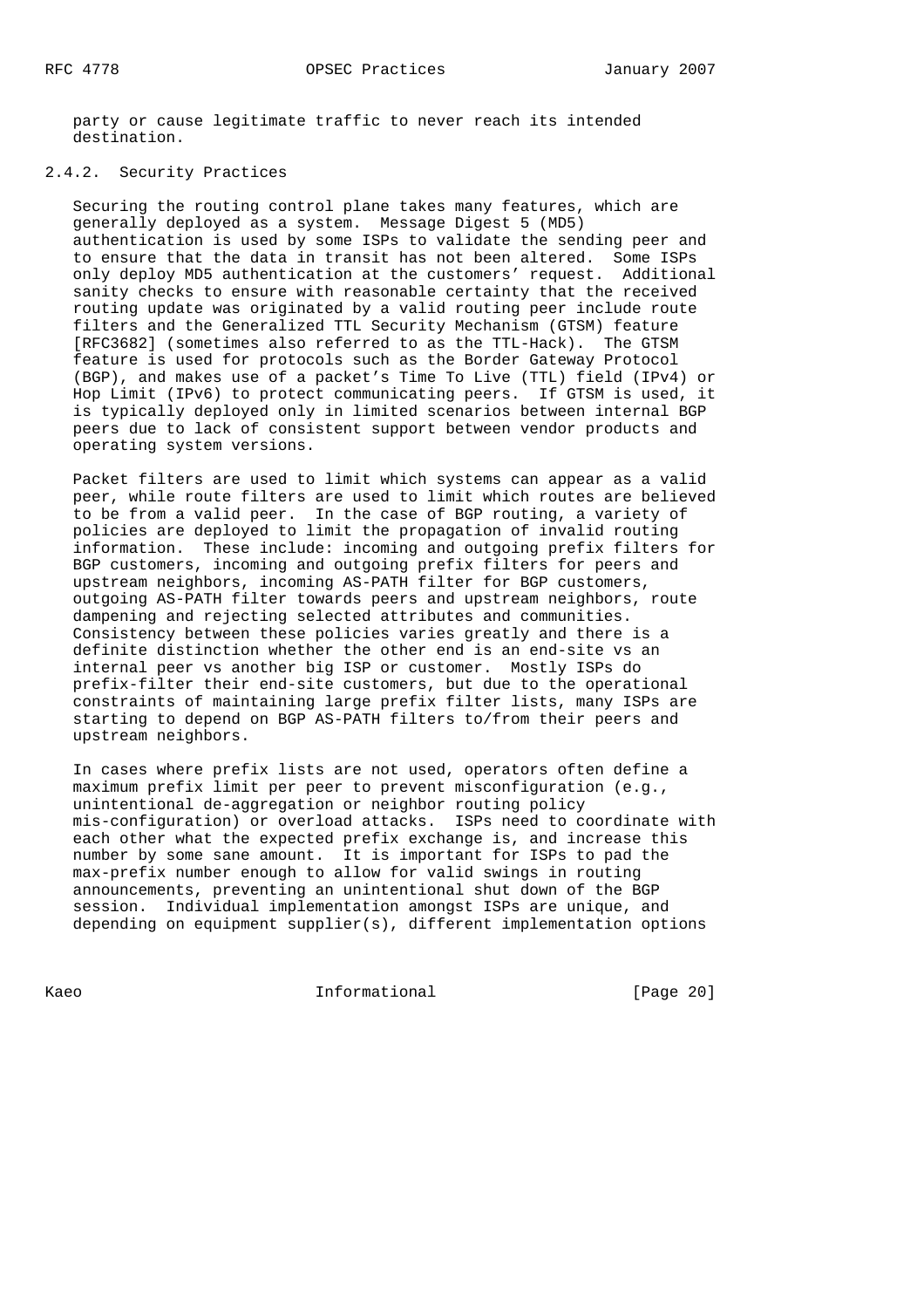are available. Most equipment vendors offer implementation options ranging from just logging excessive prefixes being received, to automatically shutting down the session. If the option of reestablishing a session after some pre-configured idle timeout has been reached is available, it should be understood that automatically reestablishing the session may potentially introduce instability continuously into the overall routing table if a policy mis-configuration on the adjacent neighbor is causing the condition. If a serious mis-configuration on a peering neighbor has occurred, then automatically shutting down the session and leaving it shut down until being manually cleared, is sometimes best and allows for operator intervention to correct as needed.

 Some large ISPs require that routes be registered in an Internet Routing Registry (IRR), which can then be part of the Routing Assets Database (RADb) - a public registry of routing information for networks in the Internet that can be used to generate filter lists. Some ISPs, especially in Europe, require registered routes before agreeing to become an eBGP peer with someone.

 Many ISPs also do not propagate interface IP addresses to further reduce attack vectors on routers and connected customers.

## 2.4.3. Security Services

- o User Authentication Not applicable.
- o User Authorization Not applicable.
- o Data Origin Authentication By using MD5 authentication and/or the TTL-hack, a routing peer can be reasonably certain that traffic originated from a valid peer.
- o Access Control Route filters, AS-PATH filters, and prefix limits are used to control access to specific parts of the network.
- o Data Integrity By using MD5 authentication, a peer can be reasonably certain that the data has not been modified in transit, but there is no mechanism to prove the validity of the routing information itself.
- o Data Confidentiality Not implemented.
- o Auditing / Logging Filter exceptions are logged.

Kaeo **Informational Informational** [Page 21]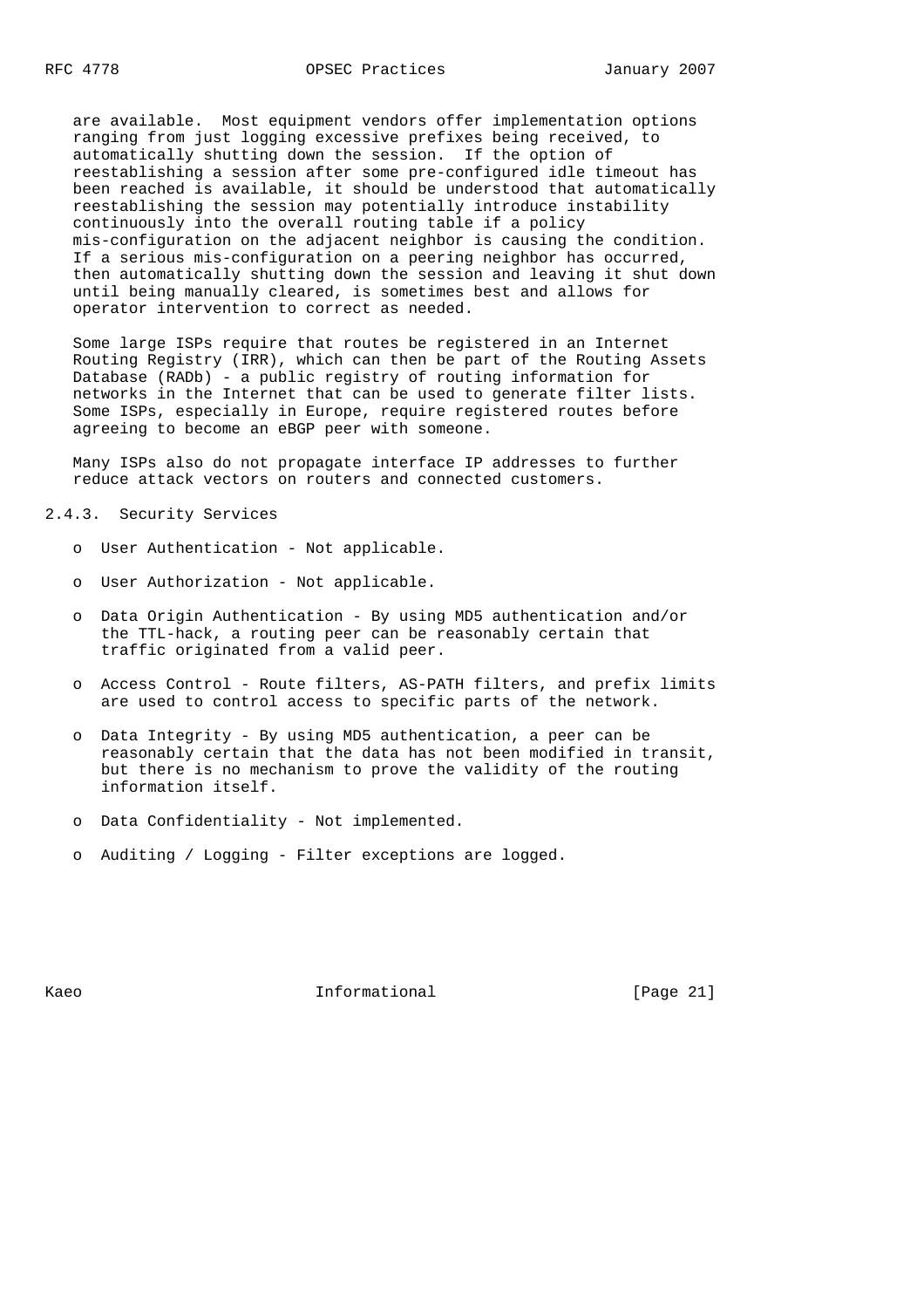o DoS Mitigation - Many DoS attacks are mitigated using a combination of techniques including: MD5 authentication, the GTSM feature, filtering routing advertisements to bogons, and filtering routing advertisements to one's own network.

## 2.4.4. Additional Considerations

 So far the primary concern to secure the routing control plane has been to validate the sending peer and to ensure that the data in transit has not been altered. Although MD5 routing protocol extensions have been implemented, which can provide both services, they are not consistently deployed amongst ISPs. Two major deployment concerns have been implementation issues, where both software bugs and the lack of graceful re-keying options have caused significant network down times. Also, some ISPs express concern that deploying MD5 authentication will itself be a worse DoS attack victim and prefer to use a combination of other risk mitigation mechanisms such as GTSM (for BGP) and route filters. An issue with GTSM is that it is not supported on all devices across different vendors' products.

 IPsec is not deployed since the operational management aspects of ensuring interoperability and reliable configurations is too complex and time consuming to be operationally viable. There is also limited concern to the confidentiality of the routing information. The integrity and validity of the updates are of much greater concern.

 There is concern for manual or automated actions, which introduce new routes and can affect the entire routing domain.

2.5. Software Upgrades and Configuration Integrity/Validation

 Software upgrades and configuration changes are usually performed as part of either in-band or OOB management functions. However, there are additional considerations to be taken into account, which are enumerated in this section.

#### 2.5.1. Threats/Attacks

 Attacks performed on system software and configurations can be both from passive or active sources. Passive attacks are possible if someone has the capability to intercept data between the network infrastructure device and the system which is downloading or uploading the software or configuration information. This can be accomplished if a single infrastructure device is somehow compromised and can act as a network sniffer, or if it is possible to insert a new device that acts as a network sniffer.

Kaeo **Informational Informational** [Page 22]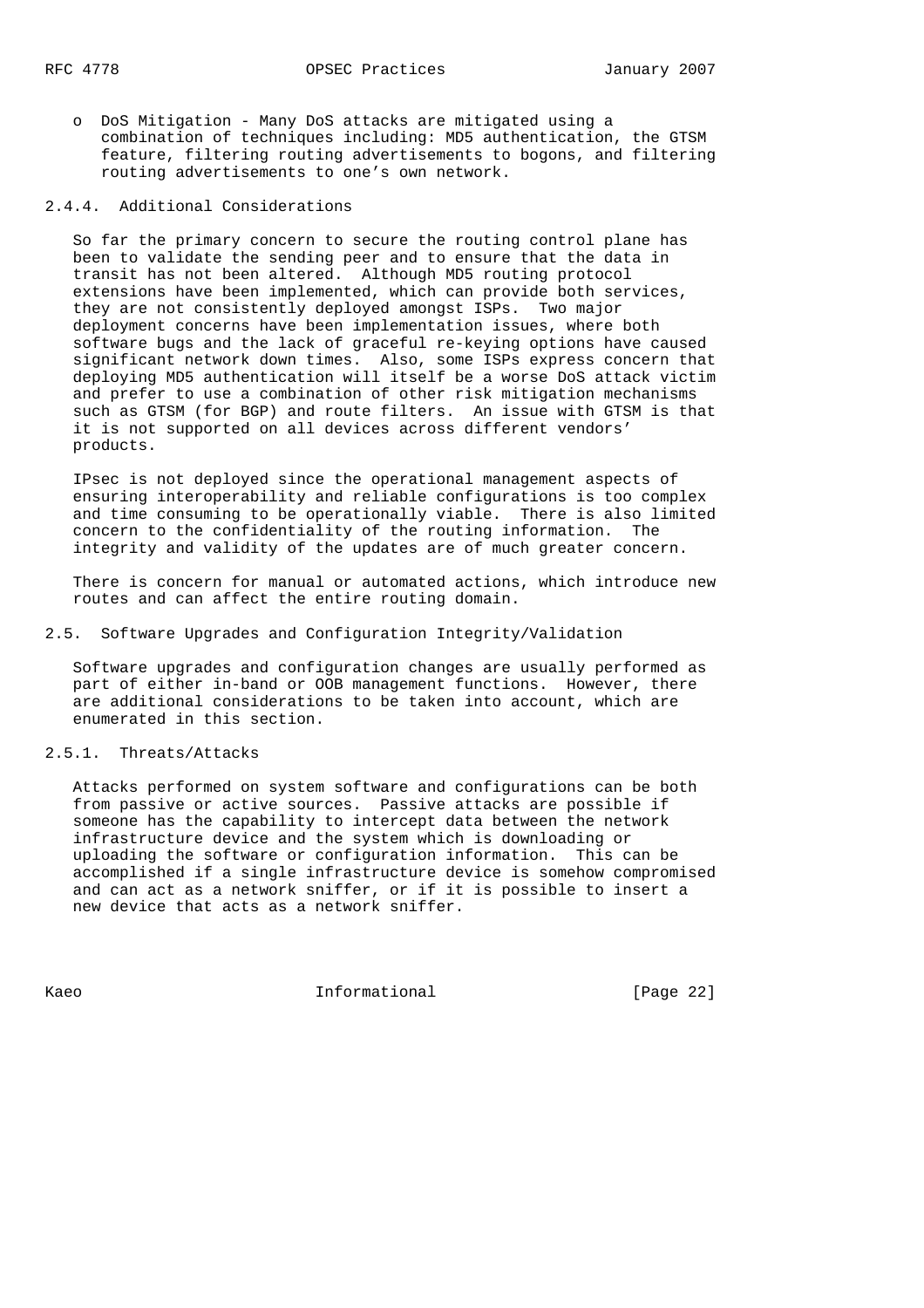Active attacks are possible for both on-path and off-path scenarios. For on-path active attacks, the situation is the same as for a passive attack, where either a device has to already be compromised or a device can be inserted into the path. For off-path active attacks, the attacks are generally limited to message insertion or modification where the attacker may wish to load illegal software or configuration files to an infrastructure device.

 Note that similar issues are relevant when software updates are downloaded from a vendor site to an ISPs network management system that is responsible for software updates and/or configuration information.

## 2.5.1.1. Confidentiality Violations

 Confidentiality violations can occur when a miscreant intercepts any of the software image or configuration information. The software image may give an indication of exploits which the device is vulnerable to while the configuration information can inadvertently lead attackers to identify critical infrastructure IP addresses and passwords.

## 2.5.1.2. Offline Cryptographic Attacks

 If any cryptographic mechanism was used to provide for data integrity and confidentiality, an offline cryptographic attack could potentially compromise the data. The traffic would need to be captured either by eavesdropping on the communication path or by being able to divert traffic to a malicious user.

## 2.5.1.3. Replay Attacks

 For a replay attack to be successful, the software image or configuration file would need to first be captured either on-path or diverted to an attacker to later be replayed to the intended recipient. Additionally, since many protocols do have replay protection capabilities, these would have to be subverted as well in applicable situations.

## 2.5.1.4. Message Insertion/Deletion/Modification

 Software images and configuration files can be manipulated by someone in control of intermediate hosts. By forging an IP address and impersonating a valid host which can download software images or configuration files, invalid files can be downloaded to an infrastructure device. This can also be the case from trusted vendors who may unbeknownst to them have compromised trusted hosts. An invalid software image or configuration file can cause a device to

Kaeo **Informational** Informational [Page 23]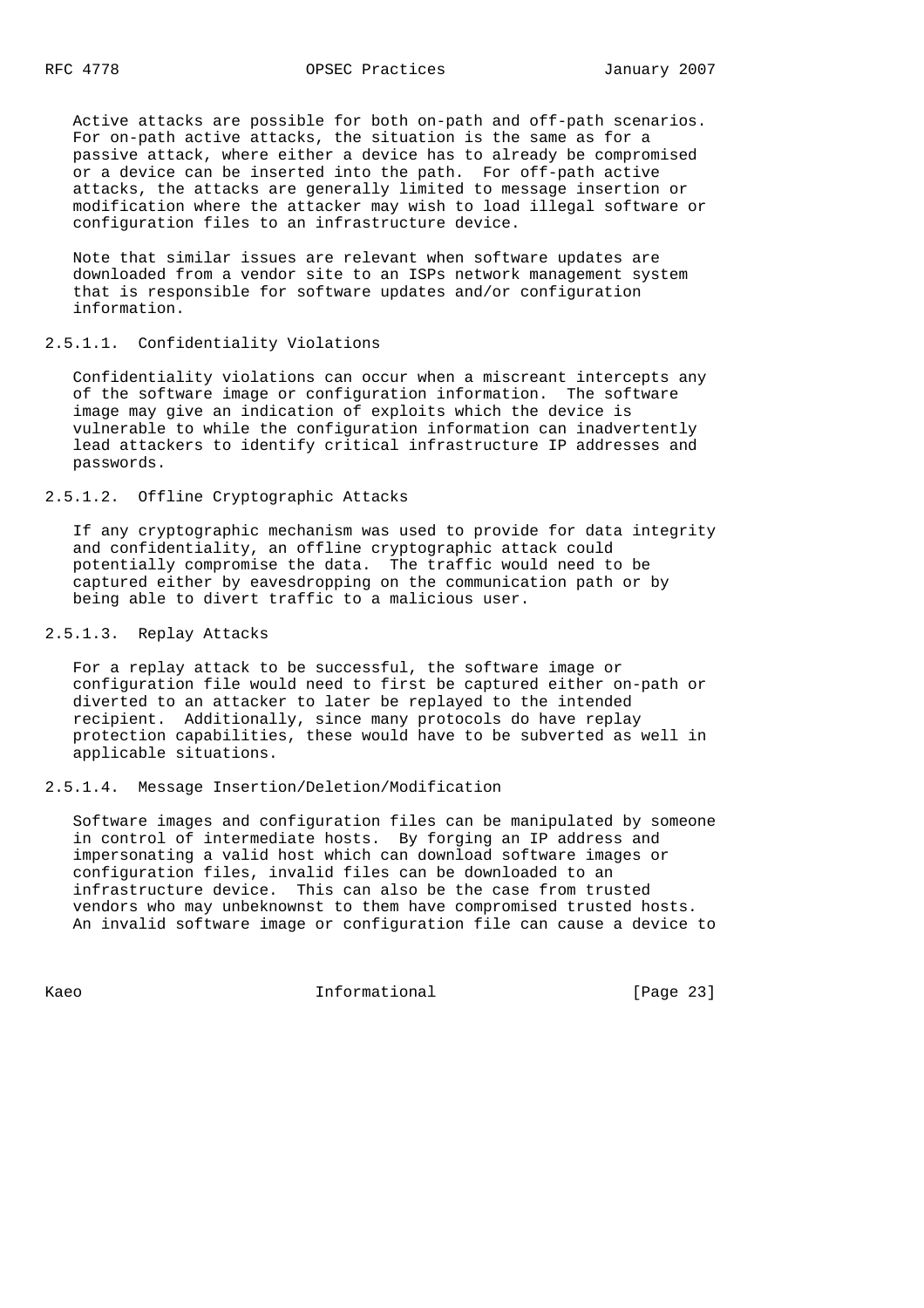hang and become inoperable. Spoofed configuration files can be hard to detect, especially when the only added command is to allow a miscreant access to that device by entering a filter allowing a specific host access and configuring a local username/password database entry for authentication to that device.

## 2.5.1.5. Man-In-The-Middle

 A man-in-the-middle attack attacks the identity of a communicating peer rather than the data stream itself. The attacker intercepts traffic that is sent between the infrastructure device and the host used to upload/download the system image or configuration file. He/she can then act on behalf of one or both of these systems.

 If an attacker obtained a copy of the software image being deployed, he could potentially exploit a known vulnerability and gain access to the system. From a captured configuration file, he could obtain confidential network topology information, or even more damaging information, if any of the passwords in the configuration file were not encrypted.

## 2.5.2. Security Practices

 Images and configurations are stored on specific hosts that have limited access. All access and activity relating to these hosts are authenticated and logged via AAA services. When uploaded/downloading any system software or configuration files, either TFTP, FTP, or SCP can be used. Where possible, SCP is used to secure the data transfer and FTP is generally never used. All SCP access is username/password authenticated but since this requires an interactive shell, most ISPs will use shared key authentication to avoid the interactive shell. While TFTP access does not have any security measures, it is still widely used, especially in OOB management scenarios. Some ISPs implement IP-based restriction on the TFTP server, while some custom written TFTP servers will support MAC-based authentication. The MAC-based authentication is more common when using TFTP to bootstrap routers remotely.

 In most environments, scripts are used for maintaining the images and configurations of a large number of routers. To ensure the integrity of the configurations, every hour the configuration files are polled and compared to the previously polled version to find discrepancies. In at least one environment these, tools are Kerberized to take advantage of automated authentication (not confidentiality). 'Rancid' is one popular publicly available tool for detecting configuration and system changes.

Kaeo **Informational Informational** [Page 24]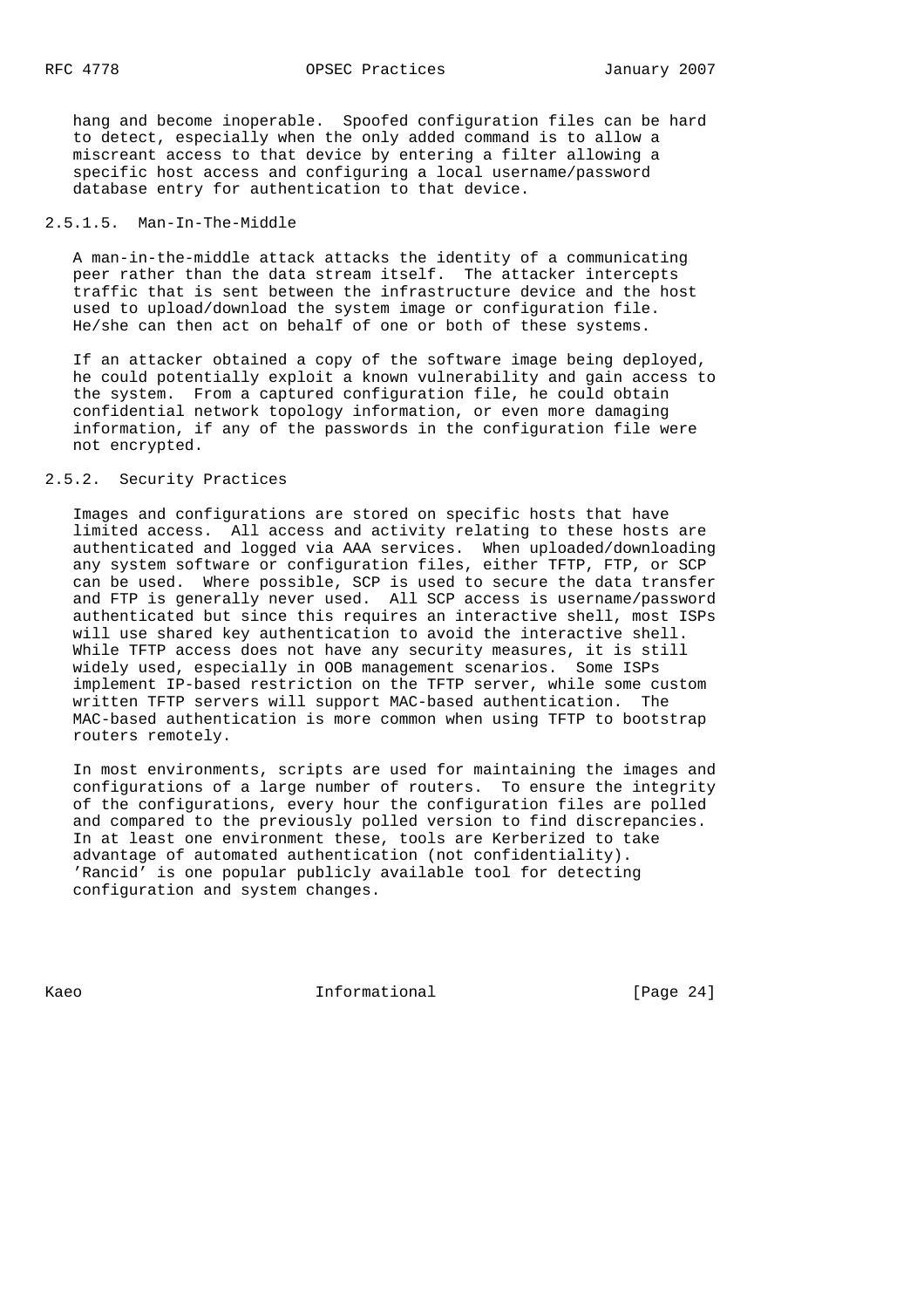Filters are used to limit access to uploading/downloading configuration files and system images to specific IP addresses and protocols.

 The software images perform Cyclic Redundancy Checks (CRC) and the system binaries use the MD5 algorithm to validate integrity. Many ISPs expressed interest in having software image integrity validation based on the MD5 algorithm for enhanced security.

 In all configuration files, most passwords are stored in an encrypted format. Note that the encryption techniques used in varying products can vary and that some weaker encryption schemes may be subject to off-line dictionary attacks. This includes passwords for user authentication, MD5-authentication shared secrets, AAA server shared secrets, NTP shared secrets, etc. For older software that may not support this functionality, configuration files may contain some passwords in readable format. Most ISPs mitigate any risk of password compromise by either storing these configuration files without the password lines or by requiring authenticated and authorized access to the configuration files that are stored on protected OOB management devices.

 Automated security validation is performed on infrastructure devices using Network Mapping (Nmap) and Nessus to ensure valid configuration against many of the well-known attacks.

2.5.3. Security Services

- o User Authentication All users are authenticated before being able to download/upload any system images or configuration files.
- o User Authorization All authenticated users are granted specific privileges to download or upload system images and/or configuration files.
- o Data Origin Authentication Filters are used to limit access to uploading/downloading configuration files and system images to specific IP addresses.
- o Access Control Filters are used to limit access to uploading/ downloading configuration files and system images to specific IP addresses and protocols.
- o Data Integrity All systems use either a CRC-check or MD5 authentication to ensure data integrity. Also, tools such as rancid are used to automatically detect configuration changes.

Kaeo **Informational** Informational [Page 25]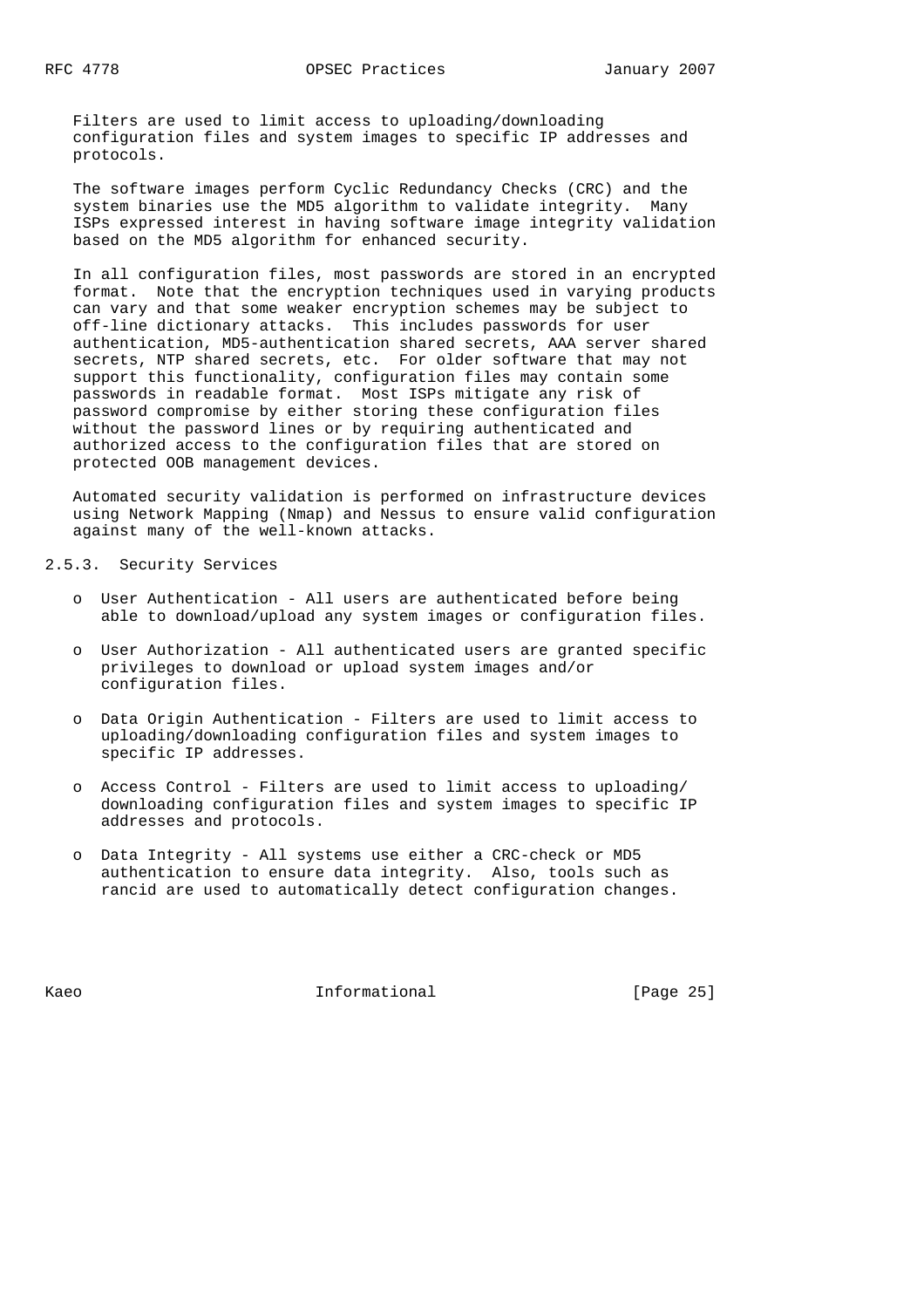- o Data Confidentiality If the SCP protocol is used then there is confidentiality of the downloaded/uploaded configuration files and system images.
- o Auditing/Logging All access and activity relating to downloading/uploading system images and configuration files are logged via AAA services and filter exception rules.
- o DoS Mitigation A combination of filtering and CRC-check/ MD5-based integrity checks are used to mitigate the risks of DoS attacks. If the software updates and configuration changes are performed via an OOB management system, this is also added protection.

# 2.5.4. Additional Considerations

 Where the MD5 algorithm is not used to perform data-integrity checking of software images and configuration files, ISPs have expressed an interest in having this functionality. IPsec is considered too cumbersome and operationally difficult to use for data integrity and confidentiality.

## 2.6. Logging Considerations

 Although logging is part of all the previous sections, it is important enough to be covered as a separate item. The main issues revolve around what gets logged, how long are logs kept, and what mechanisms are used to secure the logged information while it is in transit and while it is stored.

## 2.6.1. Threats/Attacks

 Attacks on the logged data can be both from passive or active sources. Passive attacks are possible if someone has the capability to intercept data between the recipient logging server and the device from which the logged data originated. This can be accomplished if a single infrastructure device is somehow compromised and can act as a network sniffer, or if it is possible to insert a new device that acts as a network sniffer.

 Active attacks are possible for both on-path and off-path scenarios. For on-path active attacks, the situation is the same as for a passive attack, where either a device has to already be compromised, or a device can be inserted into the path. For off-path active attacks, the attacks are generally limited to message insertion or modification that can alter the logged data to keep any compromise from being detected, or to destroy any evidence that could be used for criminal prosecution.

Kaeo **Informational** Informational [Page 26]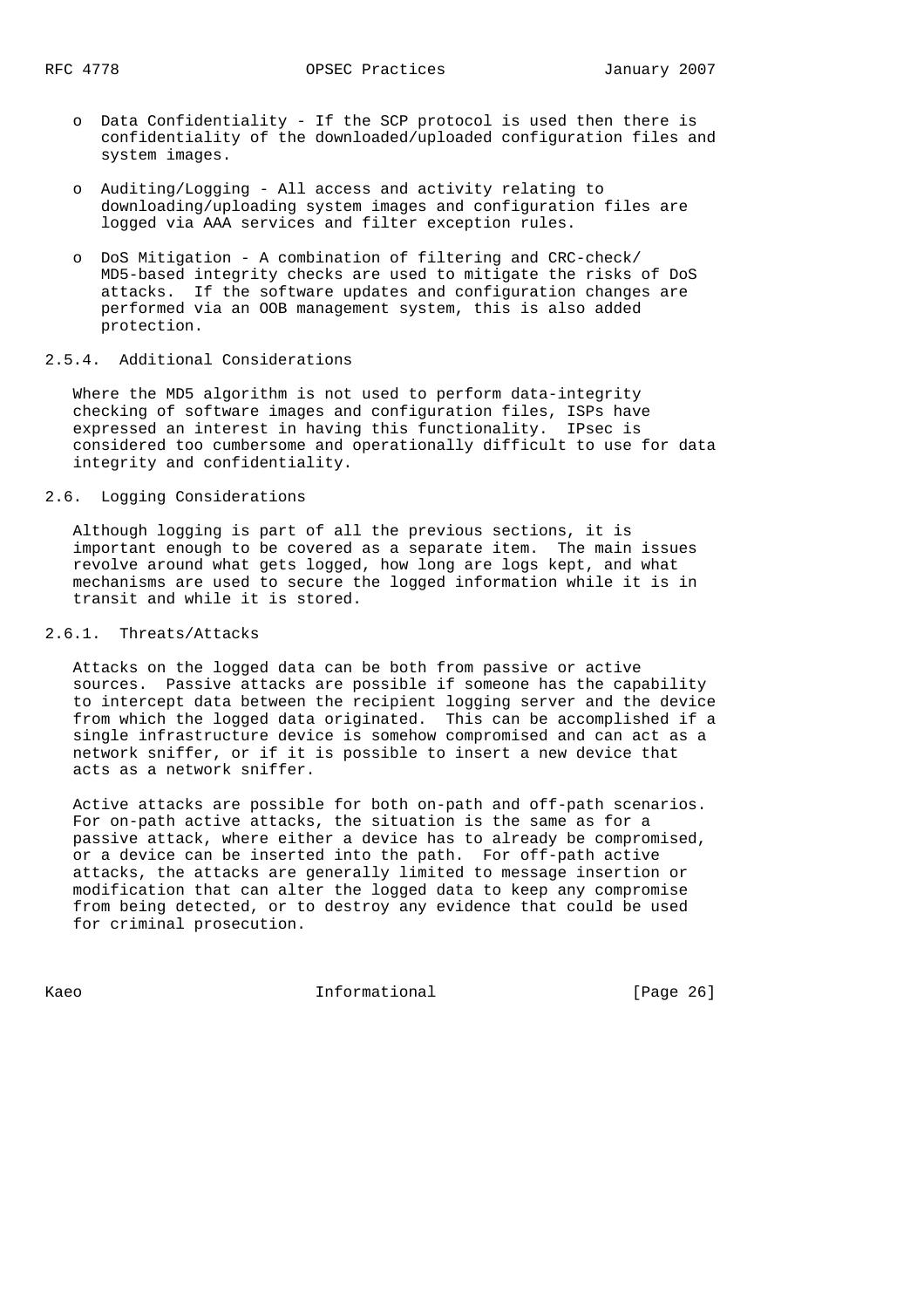## 2.6.1.1. Confidentiality Violations

 Confidentiality violations can occur when a miscreant intercepts any of the logging data that is in transit on the network. This could lead to privacy violations if some of the logged data has not been sanitized to disallow any data that could be a violation of privacy to be included in the logged data.

### 2.6.1.2. Offline Cryptographic Attacks

 If any cryptographic mechanism was used to provide for data integrity and confidentiality, an offline cryptographic attack could potentially compromise the data. The traffic would need to be captured either by eavesdropping on the network or by being able to divert traffic to a malicious user.

## 2.6.1.3. Replay Attacks

 For a replay attack to be successful, the logging data would need to first be captured either on-path or diverted to an attacker and later replayed to the recipient.

2.6.1.4. Message Insertion/Deletion/Modification

 Logging data could be injected, deleted, or modified by someone in control of intermediate hosts. Logging data can also be injected by forging packets from either legitimate or illegitimate IP addresses.

## 2.6.1.5. Man-In-The-Middle

 A man-in-the-middle attack attacks the identity of a communicating peer rather than the data stream itself. The attacker intercepts traffic that is sent between the infrastructure device and the logging server or traffic sent between the logging server and the database that is used to archive the logged data. Any unauthorized access to logging information could lead to the knowledge of private and proprietary network topology information, which could be used to compromise portions of the network. An additional concern is having access to logging information, which could be deleted or modified so as to cover any traces of a security breach.

## 2.6.2. Security Practices

 When it comes to filtering, logging is mostly performed on an exception auditing basis (i.e., traffic that is NOT allowed is logged). This is to assure that the logging servers are not overwhelmed with data, which would render most logs unusable. Typically the data logged will contain the source and destination IP

Kaeo **Informational** Informational [Page 27]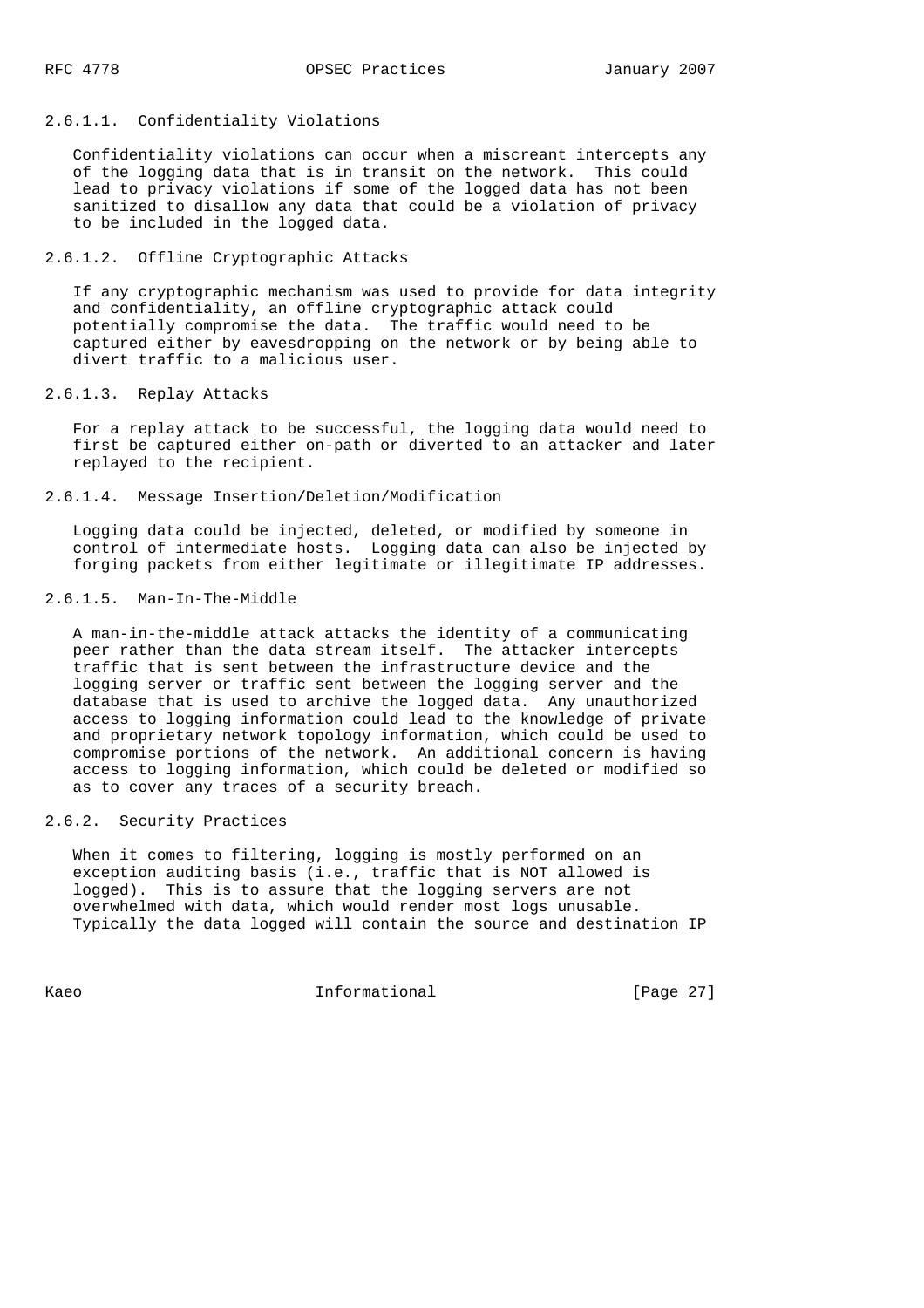addresses and layer 4 port numbers as well as a timestamp. The syslog protocol is used to transfer the logged data between the infrastructure device to the syslog server. Many ISPs use the OOB management network to transfer syslog data since there is virtually no security performed between the syslog server and the device. All ISPs have multiple syslog servers - some ISPs choose to use separate syslog servers for varying infrastructure devices (i.e., one syslog server for backbone routers, one syslog server for customer edge routers, etc.)

 The timestamp is derived from NTP, which is generally configured as a flat hierarchy at stratum1 and stratum2 to have less configuration and less maintenance. Consistency of configuration and redundancy is the primary goal. Each router is configured with several stratum1 server sources, which are chosen to ensure that proper NTP time is available, even in the event of varying network outages.

 In addition to logging filtering exceptions, the following is typically logged: routing protocol state changes, all device access (regardless of authentication success or failure), all commands issued to a device, all configuration changes, and all router events (boot-up/flaps).

 The main function of any of these log messages is to see what the device is doing as well as to try and ascertain what certain malicious attackers are trying to do. Since syslog is an unreliable protocol, when routers boot or lose adjacencies, not all messages will get delivered to the remote syslog server. Some vendors may implement syslog buffering (e.g., buffer the messages until you have a route to the syslog destination), but this is not standard. Therefore, operators often have to look at local syslog information on a device (which typically has very little memory allocated to it) to make up for the fact that the server-based syslog files can be incomplete. Some ISPs also put in passive devices to see routing updates and withdrawals and do not rely solely on the device for log files. This provides a backup mechanism to see what is going on in the network in the event that a device may 'forget' to do syslog if the CPU is busy.

 The logs from the various syslog server devices are generally transferred into databases at a set interval that can be anywhere from every 10 minutes to every hour. One ISP uses Rsync to push the data into a database, and then the information is sorted manually by someone SSH'ing to that database.

Kaeo **Informational** Informational [Page 28]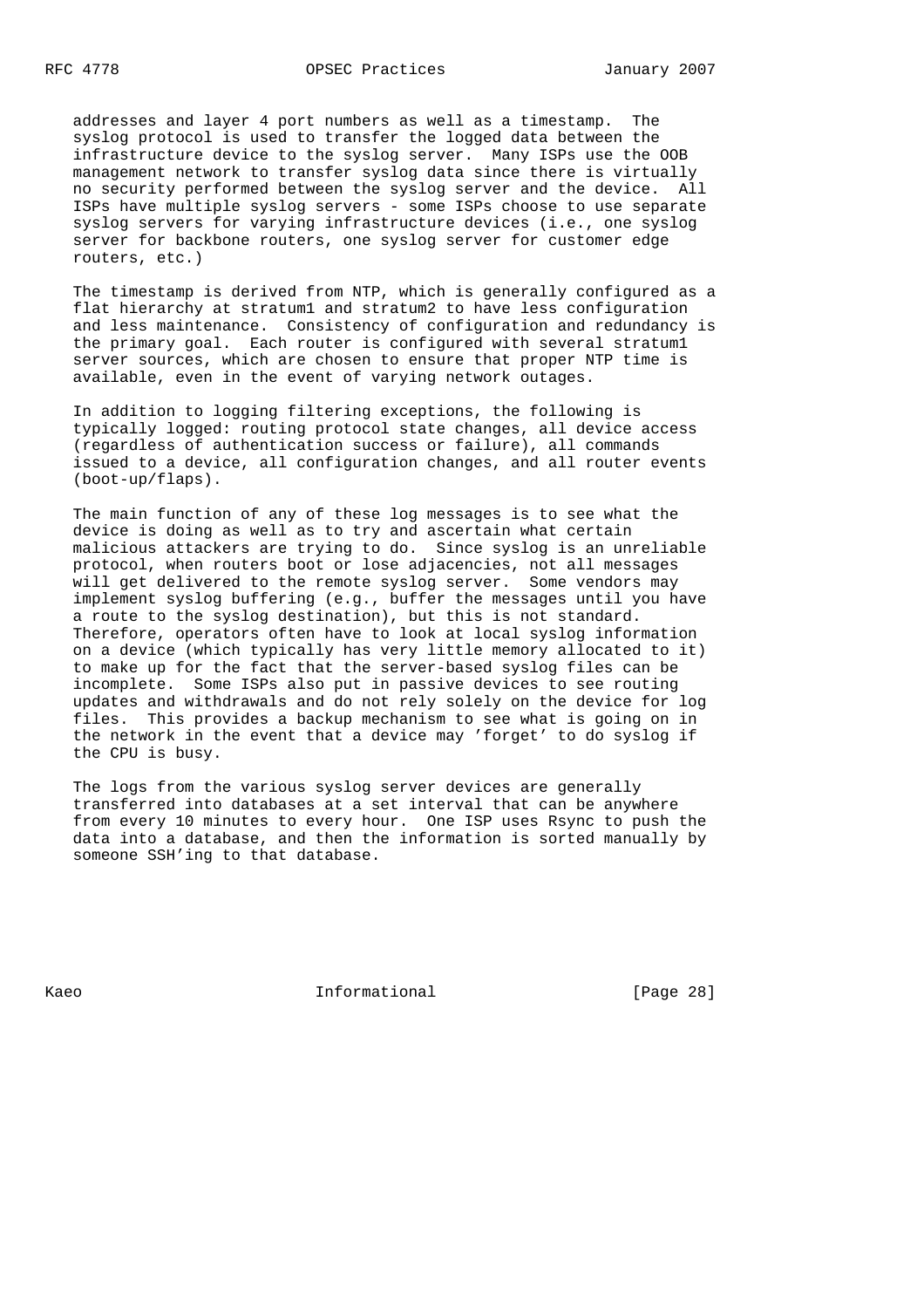2.6.3. Security Services

- o User Authentication Not applicable.
- o User Authorization Not applicable.
- o Data Origin Authentication Not implemented.
- o Access Control Filtering on logging host and server IP address to ensure that syslog information only goes to specific syslog hosts.
- o Data Integrity Not implemented.
- o Data Confidentiality Not implemented.
- o Auditing/Logging This entire section deals with logging.
- o DoS Mitigation An OOB management system is used and sometimes different syslog servers are used for logging information from varying equipment. Exception logging tries to keep information to a minimum.

## 2.6.4. Additional Considerations

 There is no security with syslog and ISPs are fully cognizant of this. IPsec is considered too operationally expensive and cumbersome to deploy. Syslog-ng and stunnel are being looked at for providing better authenticated and integrity-protected solutions. Mechanisms to prevent unauthorized personnel from tampering with logs is constrained to auditing who has access to the logging servers and files.

 ISPs expressed requirements for more than just UDP syslog. Additionally, they would like more granular and flexible facilities and priorities, i.e., specific logs to specific servers. Also, a common format for reporting standard events so that modifying parsers after each upgrade of a vendor device or software is not necessary.

## 2.7. Filtering Considerations

 Although filtering has been covered under many of the previous sections, this section will provide some more insights to the filtering considerations that are currently being taken into account. Filtering is now being categorized into three specific areas: data plane, management plane, and routing control plane.

Kaeo **Informational** Informational [Page 29]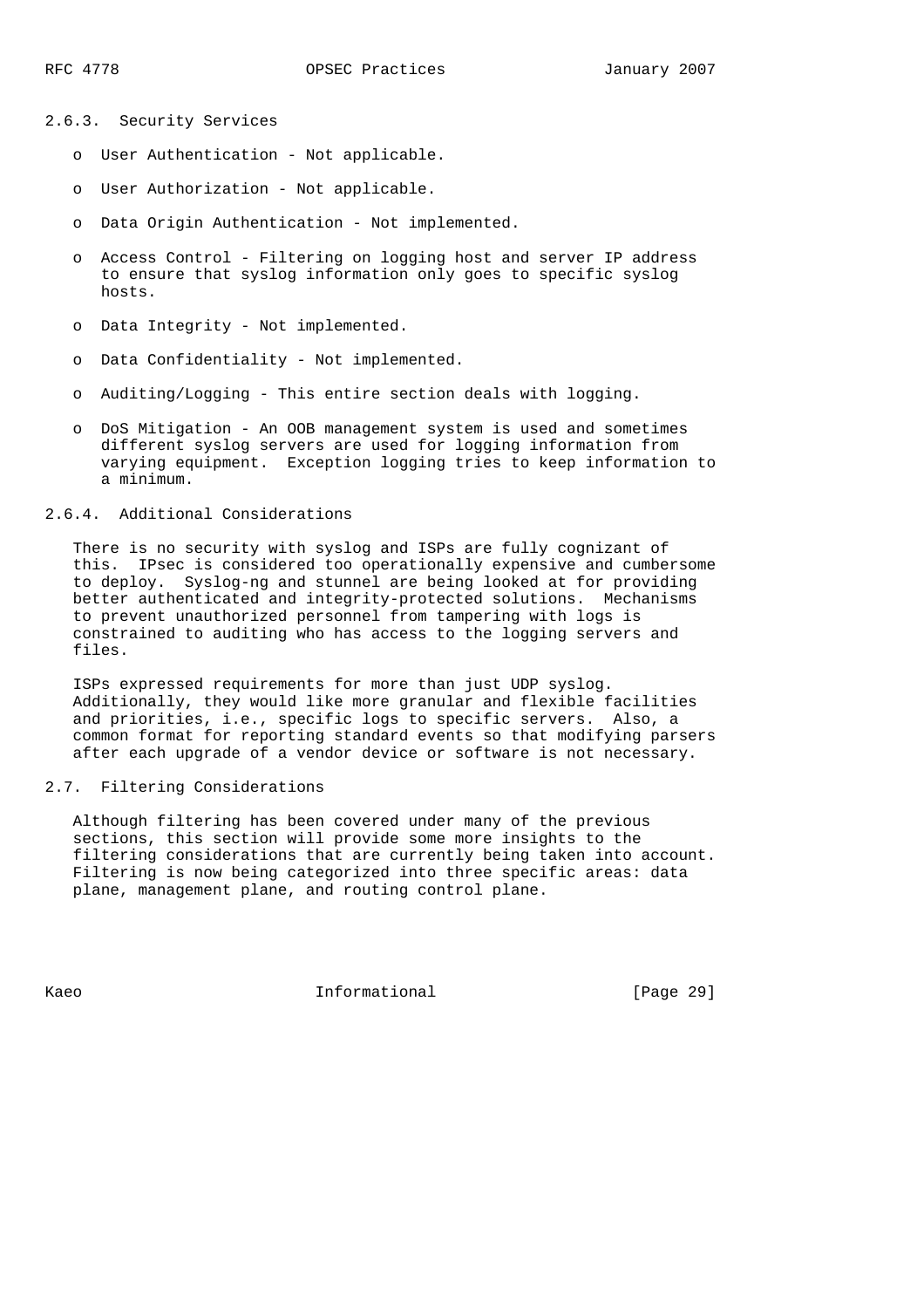#### 2.7.1. Data Plane Filtering

 Data plane filters control the traffic that traverses through a device and affects transit traffic. Most ISPs deploy these kinds of filters at customer facing edge devices to mitigate spoofing attacks using BCP38 and BCP84 guidelines.

## 2.7.2. Management Plane Filtering

 Management filters control the traffic to and from a device. All of the protocols that are used for device management fall under this category and include: SSH, Telnet, SNMP, NTP, HTTP, DNS, TFTP, FTP, SCP, and Syslog. This type of traffic is often filtered per interface and is based on any combination of protocol, source and destination IP address, and source and destination port number. Some devices support functionality to apply management filters to the device rather than to the specific interfaces (e.g., receive ACL or loopback interface ACL), which is gaining wider acceptance. Note that logging the filtering rules can today place a burden on many systems and more granularity is often required to more specifically log the required exceptions.

Any services that are not specifically used are turned off.

 IPv6 networks require the use of specific ICMP messages for proper protocol operation. Therefore, ICMP cannot be completely filtered to and from a device. Instead, granular ICMPv6 filtering is always deployed to allow for specific ICMPv6 types to be sourced or destined to a network device. A good guideline for IPv6 filtering is in the Recommendations for Filtering ICMPv6 Messages in Firewalls [ICMPv6].

## 2.7.3. Routing Control Plane Filtering

 Routing filters are used to control the flow of routing information. In IPv6 networks, some providers are liberal in accepting /48s due to the still unresolved multihoming issues, while others filter at allocation boundaries, which are typically at /32. Any announcement received that is longer than a /48 for IPv6 routing and a /24 for IPv4 routing is filtered out of eBGP. Note that this is for non-customer traffic. Most ISPs will accept any agreed upon prefix length from its customer(s).

## 2.8. Denial-of-Service Tracking/Tracing

 Denial-of-Service attacks are an ever-increasing problem and require vast amounts of resources to combat effectively. Some large ISPs do not concern themselves with attack streams that are less than 1G in bandwidth - this is on the larger pipes where 1G is essentially less

Kaeo **Informational** Informational [Page 30]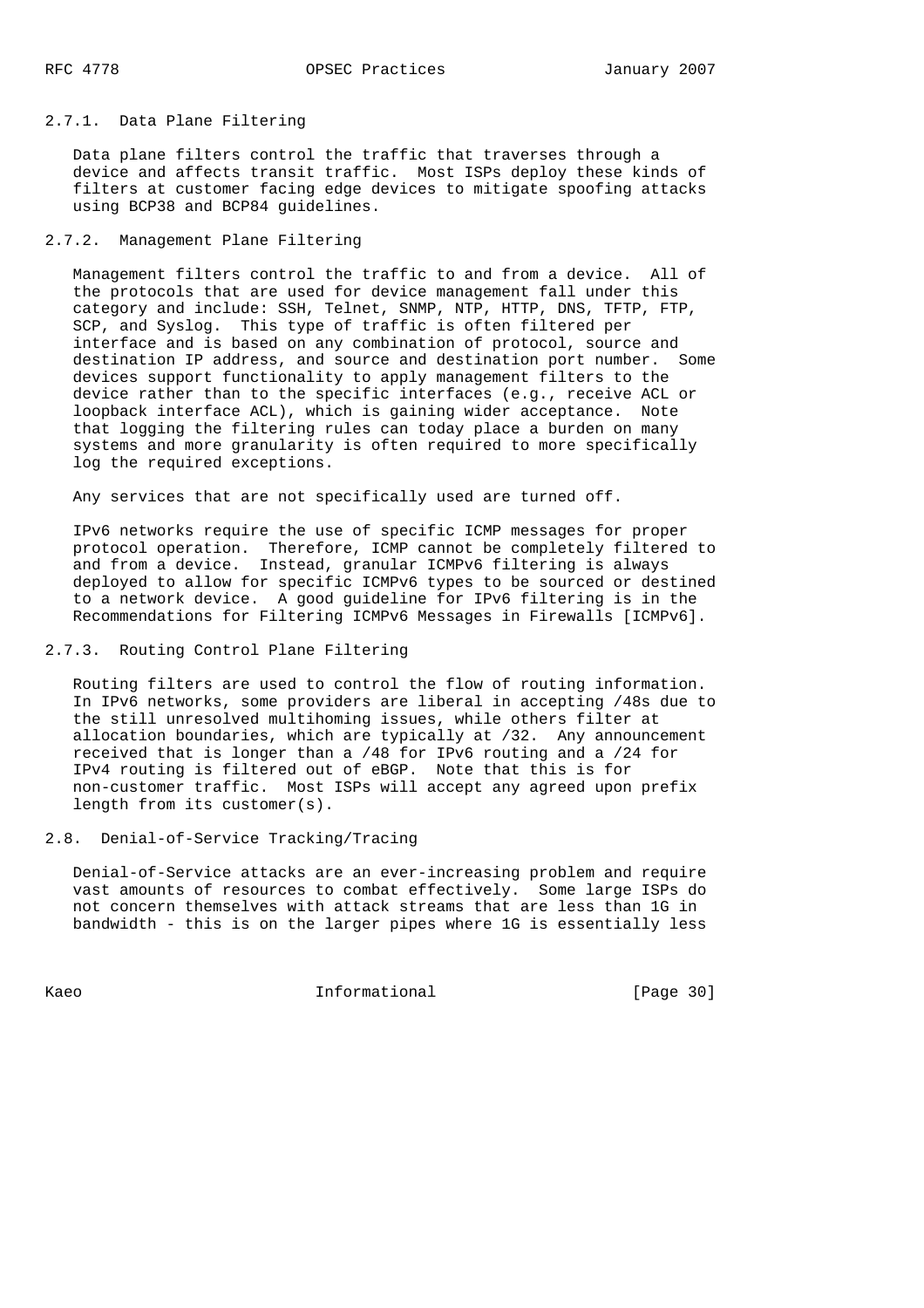than 5% of an offered load. This is largely due to the large amounts of DoS traffic, which continually requires investigation and mitigation. At last count, the number of hosts making up large distributed DoS botnets exceeded 1 million hosts.

 New techniques are continually evolving to automate the process of detecting DoS sources and mitigating any adverse effects as quickly as possible. At this time, ISPs are using a variety of mitigation techniques including: sinkhole routing, black hole triggered routing, uRPF, rate limiting, and specific control plane traffic enhancements. Each of these techniques will be detailed below.

#### 2.8.1. Sinkhole Routing

 Sinkhole routing refers to injecting a more specific route for any known attack traffic, which will ensure that the malicious traffic is redirected to a valid device or specific system where it can be analyzed.

## 2.8.2. Black Hole Triggered Routing

 Black hole triggered routing (also referred to as Remote Triggered Black Hole Filtering) is a technique where the BGP routing protocol is used to propagate routes which in turn redirects attack traffic to the null interface where it is effectively dropped. This technique is often used in large routing infrastructures since BGP can propagate the information in a fast, effective manner, as opposed to using any packet-based filtering techniques on hundreds or thousands of routers (refer to the following NANOG presentation for a more complete description http://www.nanog.org/mtg-0402/pdf/morrow.pdf).

 Note that this black-holing technique may actually fulfill the goal of the attacker if the goal was to instigate black-holing traffic that appeared to come from a certain site. On the other hand, this black hole technique can decrease the collateral damage caused by an overly large attack aimed at something other than critical services.

#### 2.8.3. Unicast Reverse Path Forwarding

 Unicast Reverse Path Forwarding (uRPF) is a mechanism for validating whether or not an incoming packet has a legitimate source address. It has two modes: strict mode and loose mode. In strict mode, uRPF checks whether the incoming packet has a source address that matches a prefix in the routing table, and whether the interface expects to receive a packet with this source address prefix. If the incoming packet fails the unicast RPF check, the packet is not accepted on the

Kaeo **Informational Informational** [Page 31]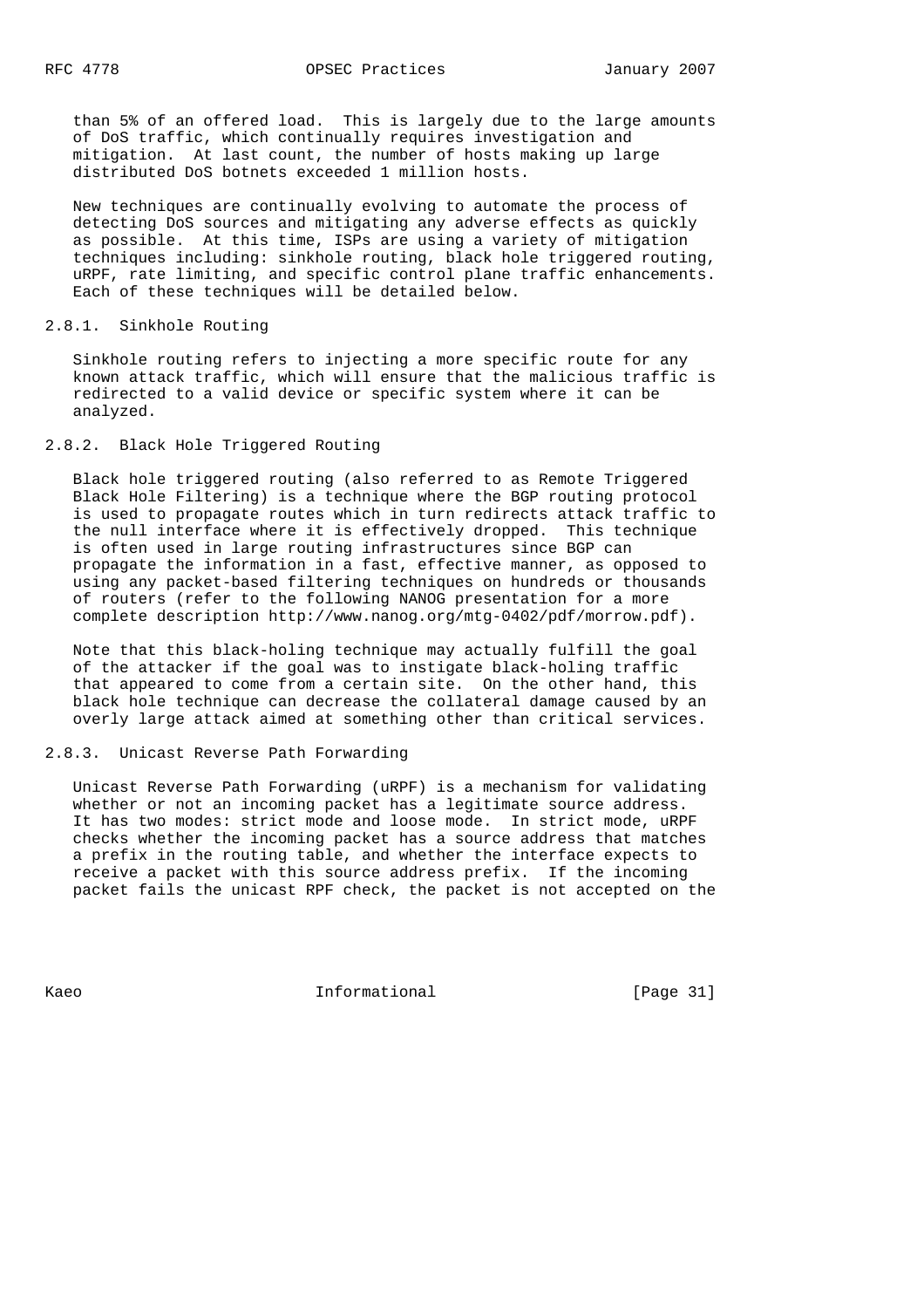incoming interface. Loose mode uRPF is not as specific and the incoming packet is accepted if there is any route in the routing table for the source address.

 While BCP84 [RFC3704] and a study on uRPF experiences [BCP84-URPF] detail how asymmetry, i.e., multiple routes to the source of a packet, does not preclude applying feasible paths strict uRPF, it is generally not used on interfaces that are likely to have routing asymmetry. Usually for the larger ISPs, uRPF is placed at the customer edge of a network.

## 2.8.4. Rate Limiting

 Rate limiting refers to allocating a specific amount of bandwidth or packets per second to specific traffic types. This technique is widely used to mitigate well-known protocol attacks such as the TCP-SYN attack, where a large number of resources get allocated for spoofed TCP traffic. Although this technique does not stop an attack, it can sometimes lessen the damage and impact on a specific service. However, it can also make the impact of a DoS attack much worse if the rate limiting is impacting (i.e., discarding) more legitimate traffic.

## 2.8.5. Specific Control Plane Traffic Enhancements

 Some ISPs are starting to use capabilities that are available from some vendors to simplify the filtering and rate limiting of control traffic. Control traffic here refers to the routing control plane and management plane traffic that requires CPU cycles. A DoS attack against any control plane traffic can therefore be much more damaging to a critical device than other types of traffic. No consistent deployment of this capability was found at the time of this writing.

## 3. Security Considerations

 This entire document deals with current security practices in large ISP environments. It lists specific practices used in today's environments and as such, does not in itself pose any security risk.

## 4. Acknowledgments

 The editor gratefully acknowledges the contributions of: George Jones, who has been instrumental in providing guidance and direction for this document, and the insightful comments from Ross Callon, Ron Bonica, Ryan Mcdowell, Gaurab Upadhaya, Warren Kumari, Pekka Savola, Fernando Gont, Chris Morrow, Ted Seely, Donald Smith, and the numerous ISP operators who supplied the information that is depicted in this document.

Kaeo **Informational Informational** [Page 32]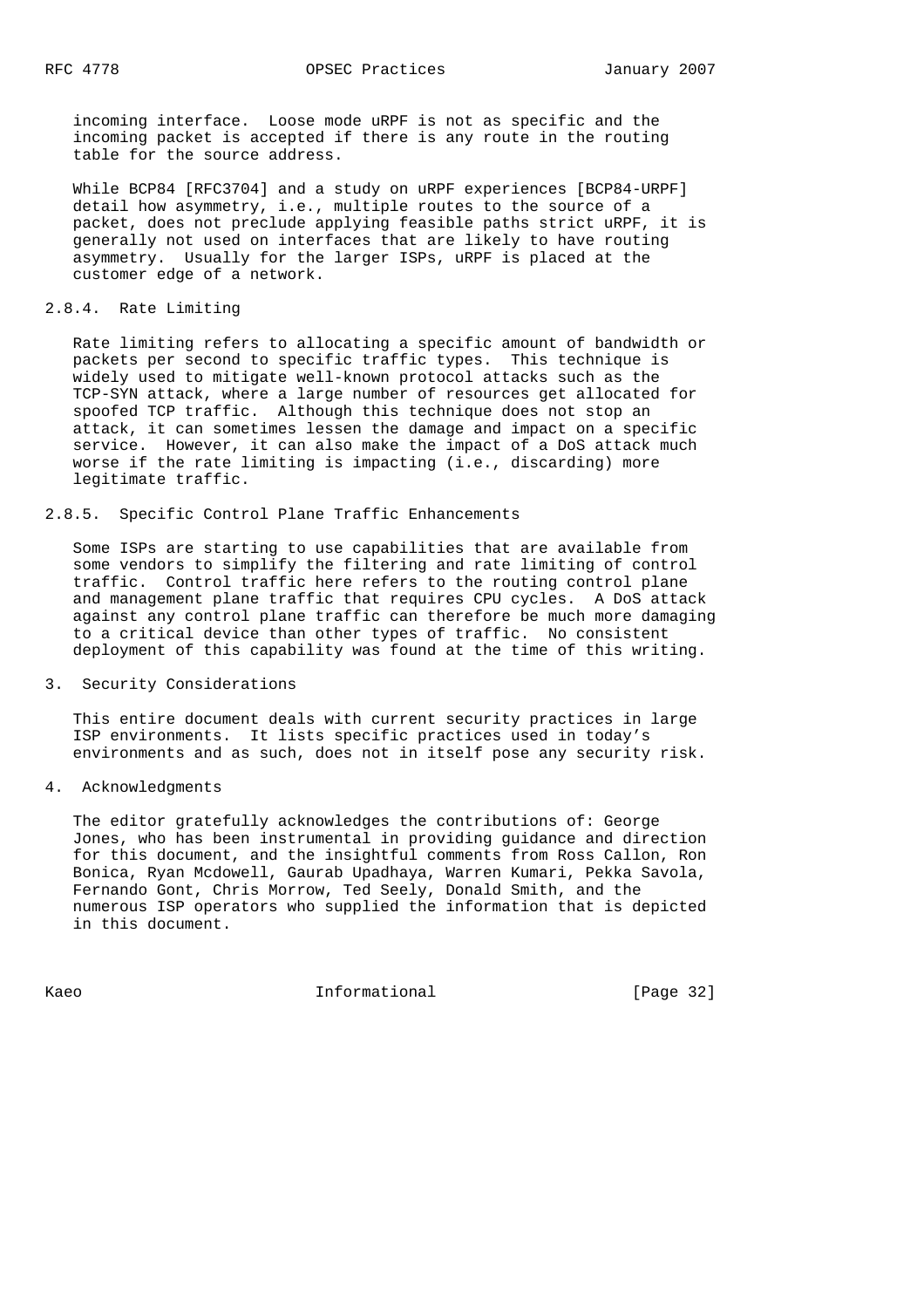#### 5. References

- 5.1. Normative References
	- [RFC2827] Ferguson, P. and D. Senie, "Network Ingress Filtering: Defeating Denial of Service Attacks which employ IP Source Address Spoofing", BCP 38, RFC 2827, May 2000.
	- [RFC2828] Shirey, R., "Internet Security Glossary", RFC 2828, May 2000.
	- [RFC3552] Rescorla, E. and B. Korver, "Guidelines for Writing RFC Text on Security Considerations", BCP 72, RFC 3552, July 2003.
	- [RFC3682] Gill, V., Heasley, J., and D. Meyer, "The Generalized TTL Security Mechanism (GTSM)", RFC 3682, February 2004.
	- [RFC3704] Baker, F. and P. Savola, "Ingress Filtering for Multihomed Networks", BCP 84, RFC 3704, March 2004.
- [RFC3882] Turk, D., "Configuring BGP to Block Denial-of-Service Attacks", RFC 3882, September 2004.

5.2. Informational References

- [BCP84-URPF] Savola, P., "Experiences from Using Unicast RPF", Work in Progress, November 2006.
	- [ICMPv6] Davies, E. and J. Mohacsi, "Recommendations for Filtering ICMPv6 Messages in Firewalls", Work in Progress, July 2006.
	- [RTGWG] Savola, P., "Backbone Infrastructure Attacks and Protections", Work in Progress, July 2006.

Kaeo **Informational** Informational [Page 33]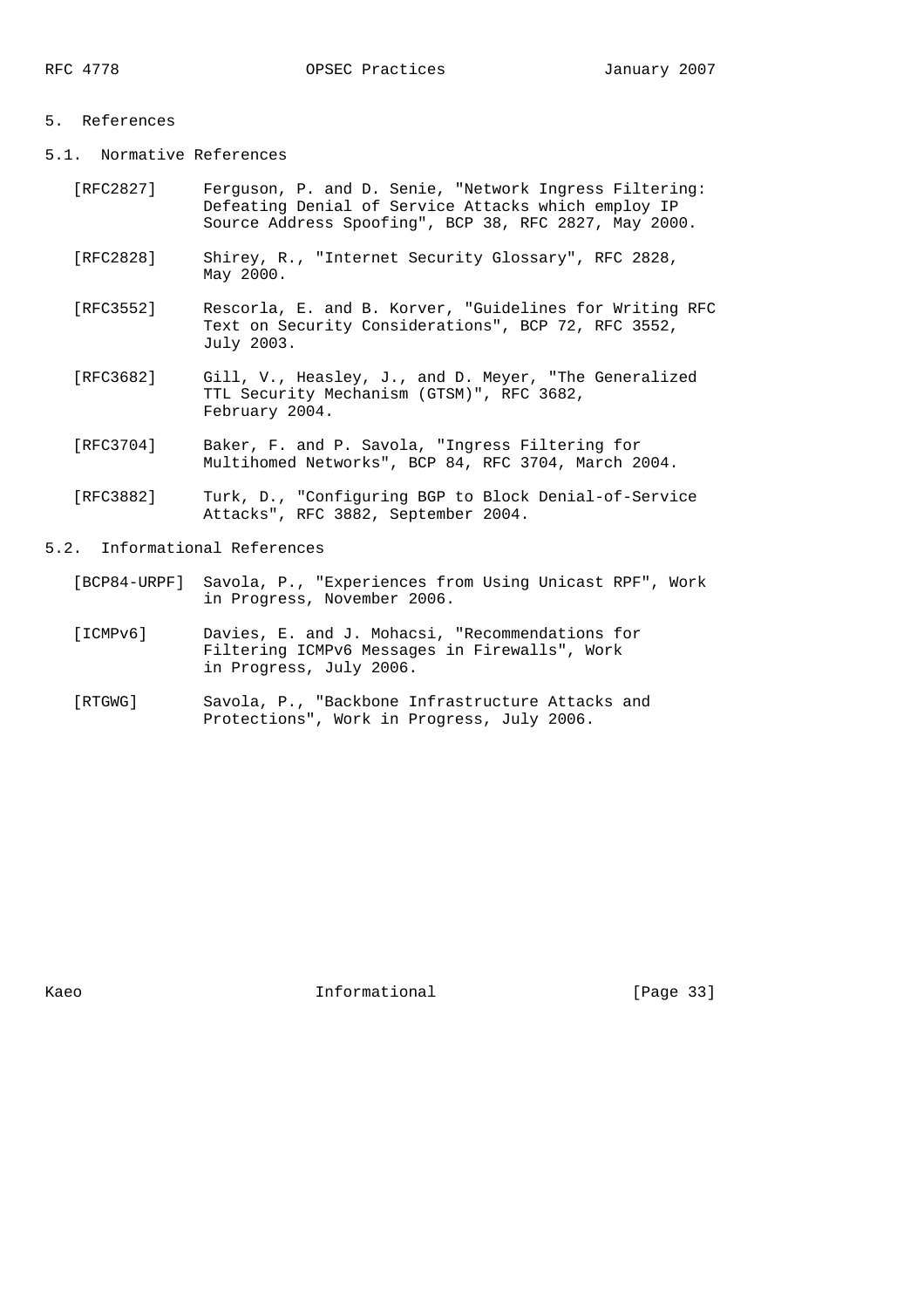## Appendix A. Protocol Specific Attacks

 This section will list many of the traditional protocol-based attacks that have been observed over the years to cause malformed packets and/or exploit protocol deficiencies. Note that they all exploit vulnerabilities in the actual protocol itself and often, additional authentication and auditing mechanisms are now used to detect and mitigate the impact of these attacks. The list is not exhaustive, but is a fraction of the representation of what types of attacks are possible for varying protocols.

- A.1. Layer 2 Attacks
	- o ARP Flooding
- A.2. IPv4 Protocol-Based Attacks
	- o IP Addresses, either source or destination, can be spoofed which in turn can circumvent established filtering rules.
	- o IP Source Route Option can allows attackers to establish stealth TCP connections.
	- o IP Record Route Option can disclose information about the topology of the network.
	- o IP header that is too long or too short can cause DoS attacks to devices.
	- o IP Timestamp Option can leak information that can be used to discern network behavior.
	- o Fragmentation attacks which can vary widely more detailed information can be found at http://www-src.lip6.fr/homepages/ Fabrice.Legond-Aubry/www.ouah.org/fragma.html.
	- o IP ToS field (or the Differentiated Services (DSCP) field) can be used to reroute or reclassify traffic based on specified precedence.
	- o IP checksum field has been used for scanning purposes, for example when some firewalls did not check the checksum and allowed an attacker to differentiate when the response came from an end system, and when from a firewall.
	- o IP TTL field can be used to bypass certain network-based intrusion detection systems and to map network behavior.

Kaeo **Informational** Informational [Page 34]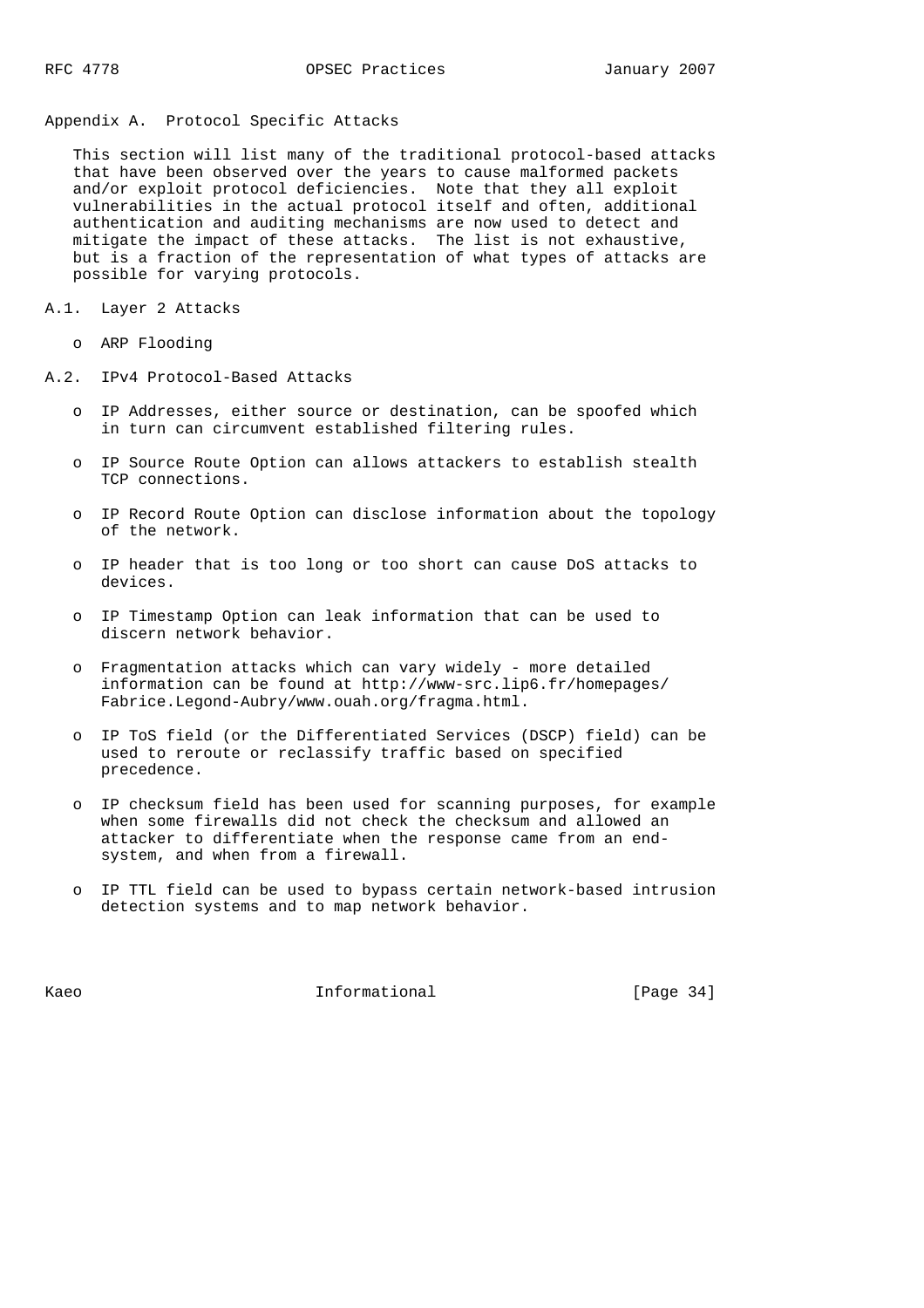## A.2.1. Higher Layer Protocol Attacks

 The following lists additional attacks, but does not explicitly numerate them in detail. It is for informational purposes only.

- o IGMP oversized packet
- o ICMP Source Quench
- o ICMP Mask Request
- o ICMP Large Packet (> 1472)
- o ICMP Oversized packet (>65536)
- o ICMP Flood
- o ICMP Broadcast w/ Spoofed Source (Smurf Attack)
- o ICMP Error Packet Flood
- o ICMP Spoofed Unreachable
- o TCP Packet without Flag
- o TCP Oversized Packet
- o TCP FIN bit with no ACK bit
- o TCP Packet with URG/OOB flag (Nuke Attack)
- o SYN Fragments
- o SYN Flood
- o SYN with IP Spoofing (Land Attack)
- o SYN and FIN bits set
- o TCP port scan attack
- o UDP spoofed broadcast echo (Fraggle Attack)
- o UDP attack on diagnostic ports (Pepsi Attack)

Kaeo **Informational** [Page 35]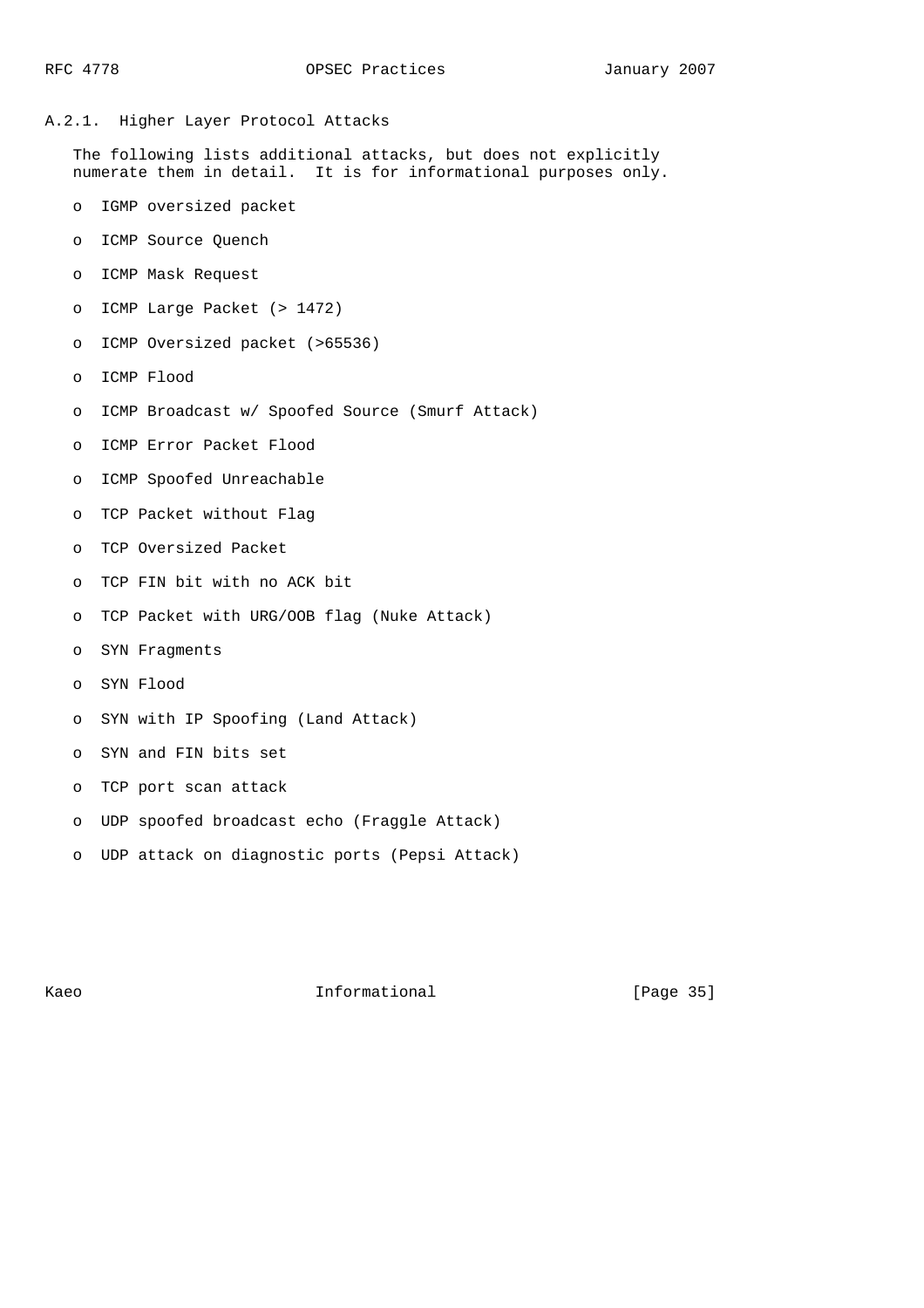## A.3. IPv6 Attacks

 Any of the above-mentioned IPv4 attacks could be used in IPv6 networks with the exception of any fragmentation and broadcast traffic, which operate differently in IPv6. Note that all of these attacks are based on either spoofing or misusing any part of the protocol field(s).

 Today, IPv6-enabled hosts are starting to be used to create IPv6 tunnels, which can effectively hide botnet and other malicious traffic if firewalls and network flow collection tools are not capable of detecting this traffic. The security measures used for protecting IPv6 infrastructures should be the same as in IPv4 networks, but with additional considerations for IPv6 network operations, which may be different from IPv4.

Author's Address

 Merike Kaeo Double Shot Security, Inc. 3518 Fremont Avenue North #363 Seattle, WA 98103 U.S.A.

 Phone: +1 310 866 0165 EMail: merike@doubleshotsecurity.com

Kaeo **Informational** Informational [Page 36]